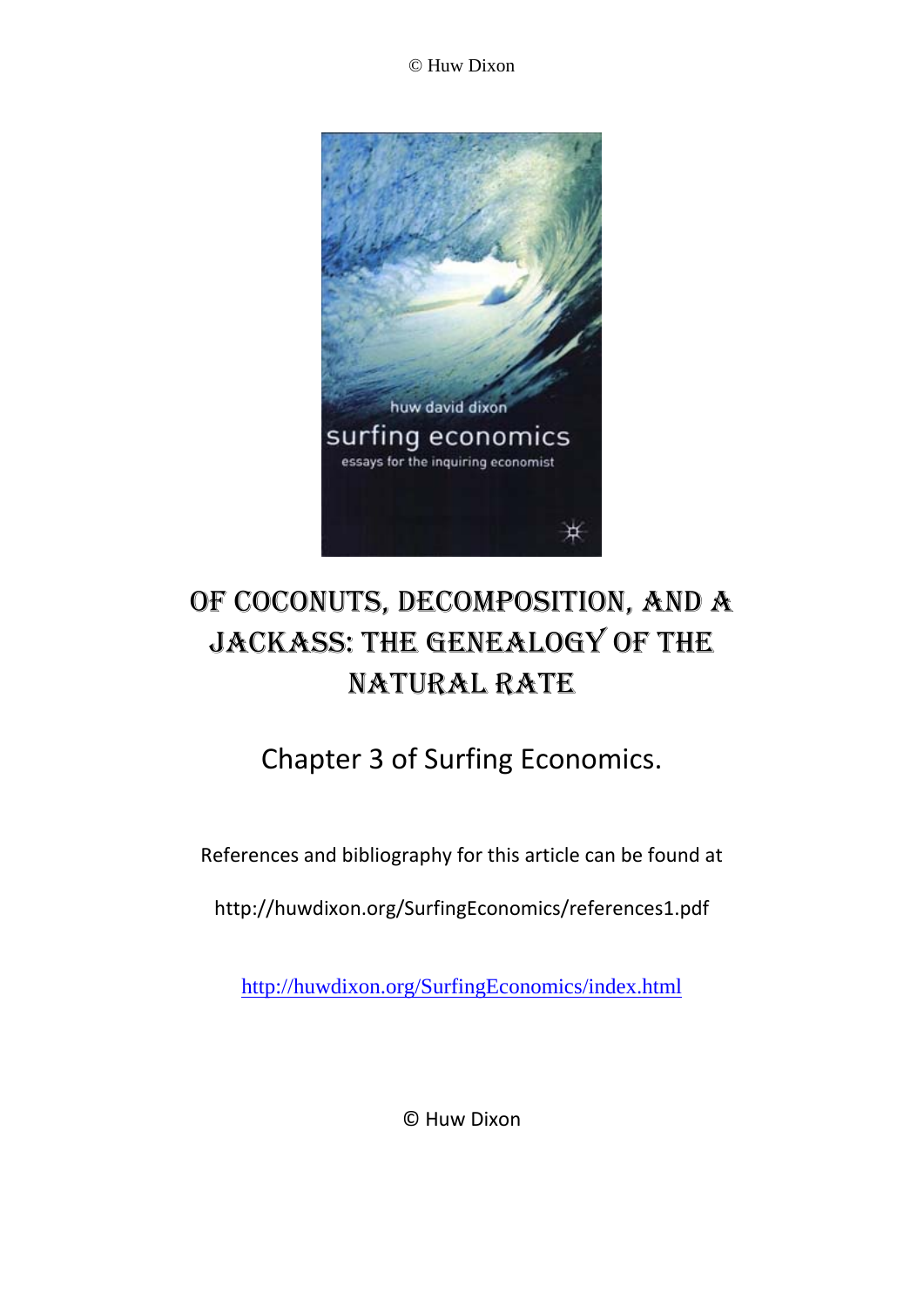## **Chapter 3. Of coconuts, decomposition, and a jackass: the genealogy of the natural rate**

## **3.1 Introduction**

The concept of the natural rate of unemployment was formulated in 1968, by Friedman and Phelps. In Friedman, it plays the central role in his theory of the relationship between shortrun and long-run Phillips curve. However, in this chapter, I will focus not on its role within the theory of inflation *per se*, but rather on the fundamental notion of equilibrium, the natural rate itself. The natural rate stands in a tradition of ideas that may be loosely called *classical* or *monetarist*. We may well ask, therefore, two questions: first, how does the idea of the natural rate (NR) differ from its predecessors; secondly, how have more recent ideas developed or diverged from it? A full and proper answer to both of these questions would require a degree of scholarship and comprehensive grasp of the broad sweep of the history of economic thought which, alas, eludes me. However, I intend to approach both questions in terms of a series of snapshots and observations which will be drawn together towards the end of the chapter. Without spoiling the story, I conclude that the natural rate as an *equilibrium* concept was largely derivative of Patinkin's concept of full employment, as laid out in his *Money, Interest and Prices* (first published in 1956). However Friedman nowhere ever lays down a specific theory of the natural rate itself, and as such the concept has proven sufficiently loose and vague to fit a variety of subsequent models of equilibrium.

#### **3.2 The Classical dichotomy**

The origin of the notion of the natural rate lies in the view that (at least in the long run or some 'stationary state') real variables in the economy are determined by 'real things' such as preferences, technology, population and so on. To use Pigou's phrase, money acts as a 'veil', behind which the real economy operates (Pigou, 1941). The notion of the classical dichotomy itself was not formalised much by the classical economists. Perhaps its first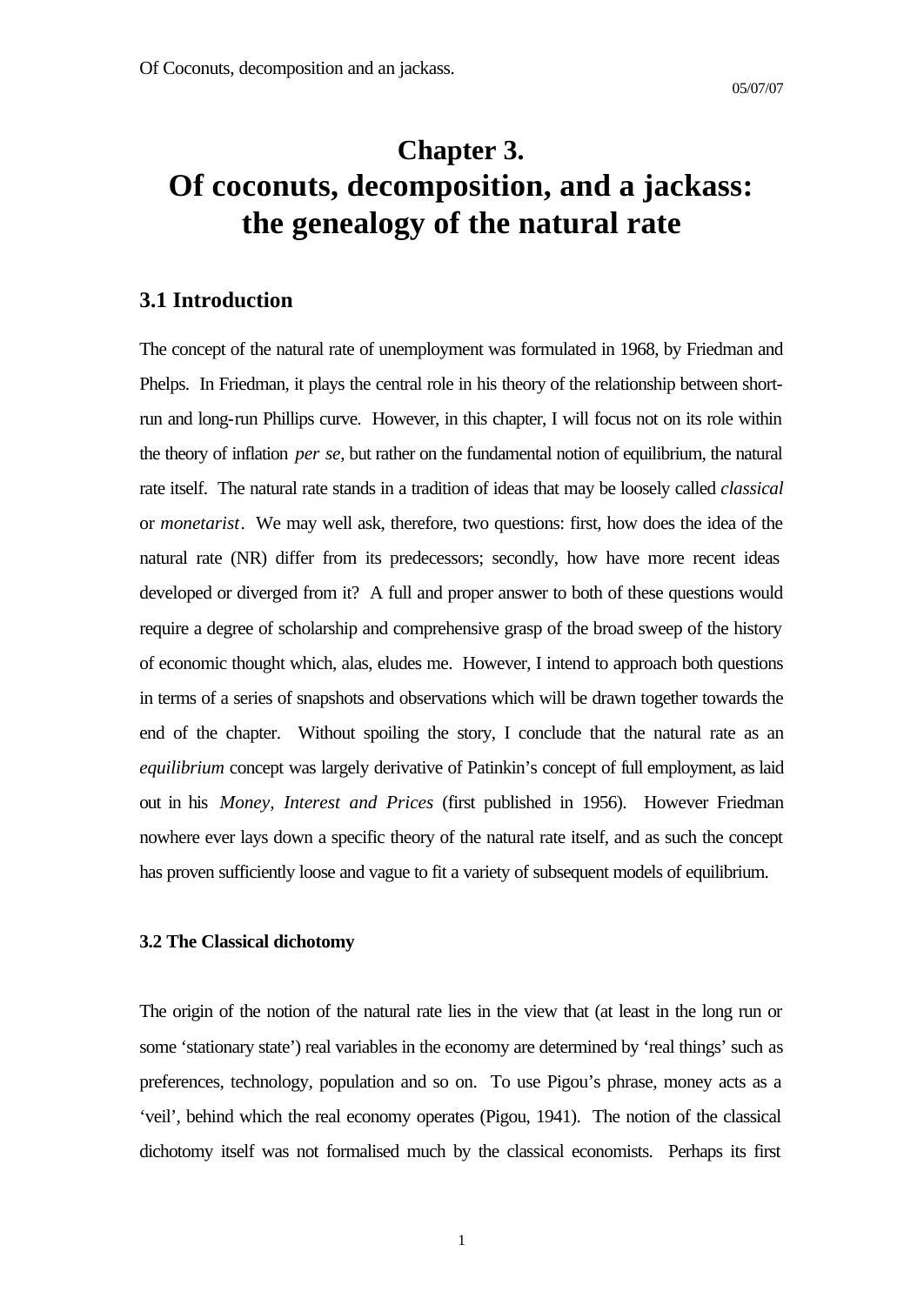formal statement was by Patinkin (1965), whose ideas I will discuss later. However, in a very revealing essay written by Paul Samuelson in 1968, he defined the notion as a one-time believer. To quote at some length:

"Mine is the great advantage of having been a jackass. From 2 January 1932 until some indeterminate date in 1937, I was a classical monetary theorist. I do not have to look for tracks of the jackass embalmed in old journals and monographs. I merely have to lie down on the couch and recall in tranquility …what it was that I believed between the ages of 17 and 22 … We thought that *real* outputs and inputs and price ratios depended essentially in the longest run on real factors such as tastes, technology and endowments. An increase in the stock of money … would cause a proportional increase in *all* prices and values" (1968, pp. 1-2).

As Samuelson stated, the idea or concept was not formalised. The essential idea was one of *homogeneity* of equilibrium equations in money and prices:

- "A. Write down a system of real equations involving *real* outputs and inputs, and *ratios* of prices (values), and depending essentially on real tastes, technologies, market structures and endowments. Its properties are invariant to changes in the stock of money.
- Then append a fixed supply of money equation that pins down (or up) the absolute price level, determining the scale factor that was essentially indeterminate in set A ..." (1968, pp. 2-3).

In statement A we have the real equilibrium of the economy in which real factors determine *relative* prices, and in B the monetary side of the economy acts as a scaling factor to determine *absolute* prices. This is stated most simply in the quantity equation: real output *Q* is fixed, and the money stock merely acts to determine *P* (via the well known equation *MV = PQ*), with a direct proportionality between M and P if the velocity is constant.

However, the earliest notion of the dichotomy to my knowledge is in David Hulme (1750):

2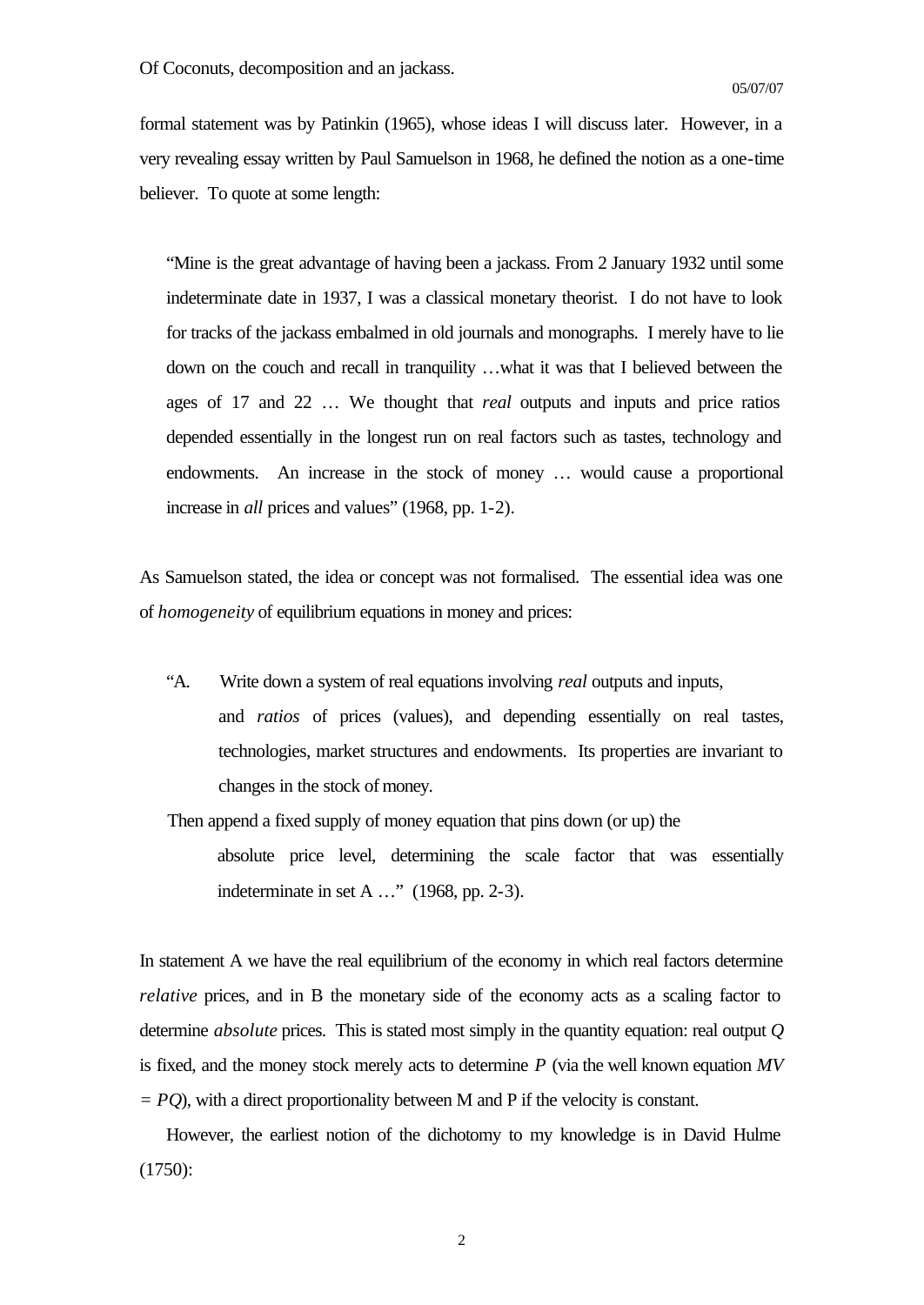"Money is nothing but the representation of labour and commodities, and serves only as a method of rating or estimating them. Where coin is in greater plenty  $-$  as a greater quantity of it is required to represent the same quantity of goods – it can have no effect, either good or bad, taking a nation within itself; any more than it would make an alteration in a merchant's books, if instead of the Arabian method of notation, which requires few characters, he should make use of the Roman, which requires a great many."

Similar statements can be found in a variety of subsequent writers including Walras, Fisher and Cassel, Davenport, James Mill, Hawtrey (see Patinkin, 1965, Note I, pp. 454-62 for a brief history of the idea of the dichotomy).

## **3.3 Patinkin and full employment**

*Money, Interest and Prices* is perhaps as great in its vision as Keynes' *General Theory*. Whilst the latter has a greater abundance of originality, the former has a greater clarity of insight and formal expression. Don Patinkin states his theory of the labour market and corresponding notion of the full employment equilibrium in just three pages of *Money, Interest and Prices* (in the 1965 edn. pp. 127-30). These pages deserve great attention: they state the labour market model that became the standard foundation for the aggregate supply curve in the aggregate demand/aggregate supply (AD/AS) model. Although Patinkin himself did not formulate the AD/AS representation, it is implicit in his *Money, Interest and Prices.*

Patinkin presents his model of full employment diagrammatically (in his figure 10 on p. 129) as has become standard in macroeconomics textbooks. Labour demand depends on the real wage (and capital which is fixed), as does labour supply. Amending Patinkin's notation to reflect subsequent usage we have the familiar figure 3.1.

*Figure 3.1 Patinkin's model of full employment*

Two points need to be made about this model. First, Patinkin equates the notion of full employment with the competitive equilibrium in the labour market. Secondly, Patinkin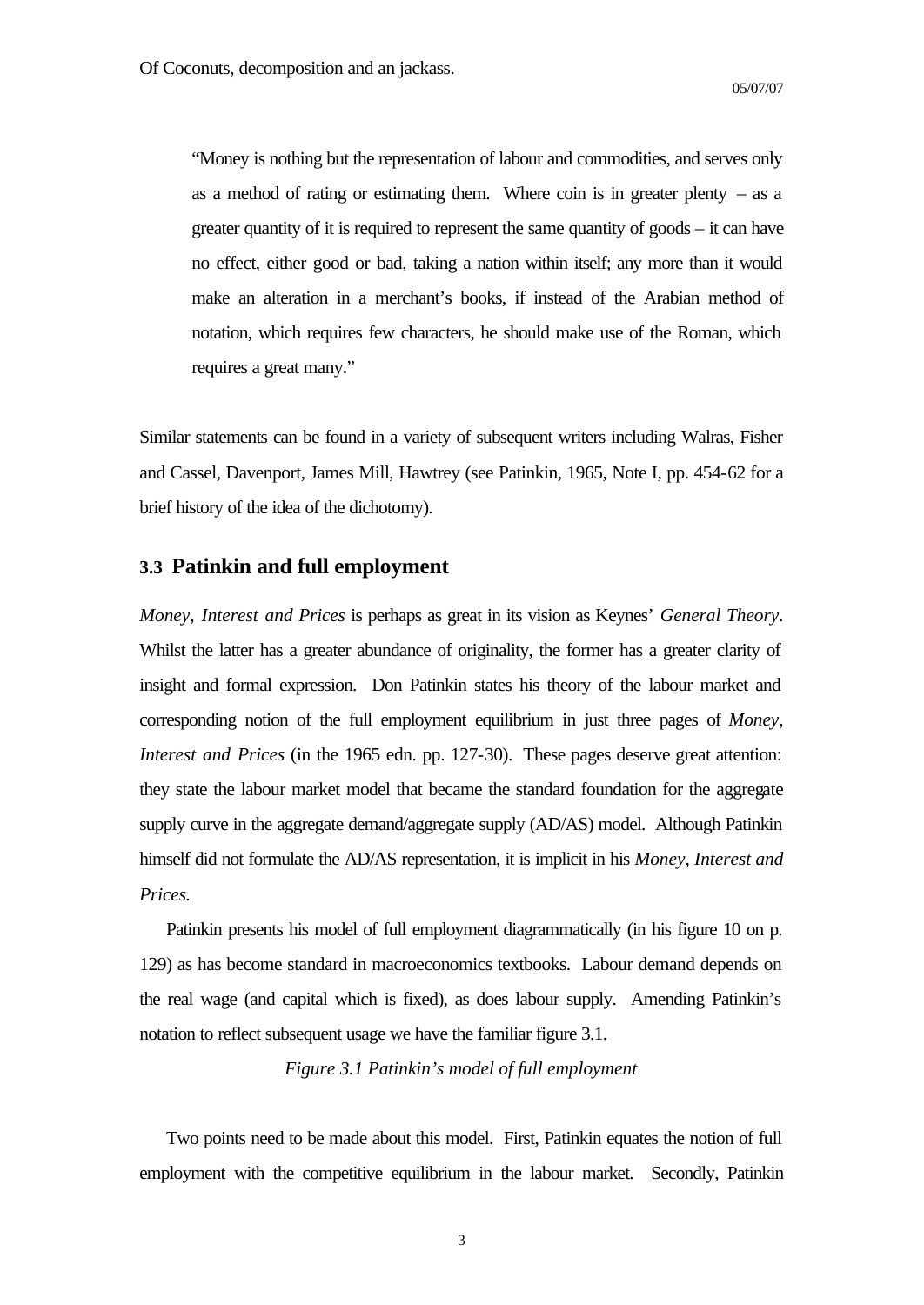suppresses the wealth effect on the labour supply. It is worth quoting at some detail from Patinkin on the suppression of the wealth effect:

"To the extent that an individual operates on the principle of utility maximisation, the amount of labour supplied will depend on the real wage rate ... Thus we write  $N^S =$  $N^{S}(W/P)$  ... It will be immediately recognised that we have greatly oversimplified the analysis. Both the demand and supply equations should actually be dependent on the real value of bond and money holdings as well as the real wage rate … Finally, full analysis of individual behaviour would show the supply of labour to depend on the rate of interest. If we have arbitrarily ignored these additional influences, it is because the labour market as such does not interest us in the following analysis; its sole function is to provide the bench mark of full employment." (1965, pp. 128-9).

The suppression of the wealth effect from the labour supply is crucial, and has proven to be most durable, giving rise as it does to the vertical aggregate supply curve. It has the important feature that although the labour market functions in a system of general equilibrium equations, it can be treated as a partial equilibrium equation. Output, employment and the real wage are all determined in the labour market without reference to the rest of the economy (usually the money and goods markets).

Whereas the classical dichotomy rested on the *homogeneity* of equilibrium equations, Patinkin's model of full employment went further. Patinkin made the system of equilibrium equations *decomposable*, in that the labour market equation could be solved in isolation to the rest of the system of equilibrium equations. Since the level of output, employment and the real wage are determined by the labour market equilibrium alone, changes on the 'demand side' of the economy (the goods and money markets in the IS/LM framework) can have no effect on them. To see that this goes a lot further than the classical dichotomy, it implies not only that money is neutral, but also that changes in *real* demand-side factors will have no effect on output and employment. For example, an increase in real government expenditure will have no effect on the level of output and employment (although it will of course reduce the other components of demand such as consumption and investment – the 'crowding out effect'). If there is a non-zero wealth effect on the labour supply, matters are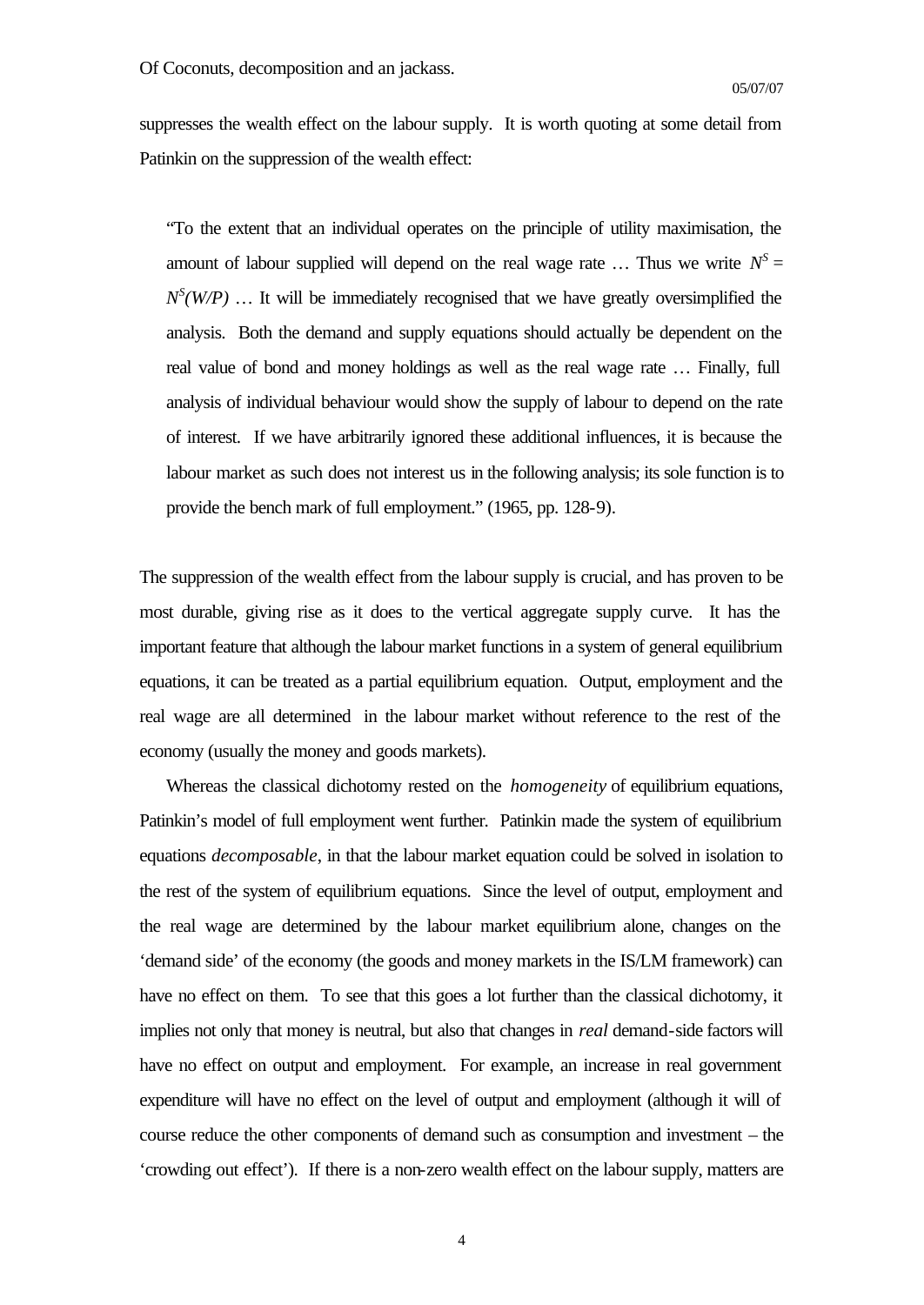rather different. Real balances (and real bond holdings if Ricardian equivalence fails to hold) enter into wealth, and these depend on the *nominal* price level. Hence the position of the labour supply curve depends on the demand-side factors which determine the nominal price level. The labour market equilibrium condition is now given by (1), where for simplicity we assume that real balances are the only form of wealth, and there is no taxation or non-labour income:

$$
N^d(W/P) = N^s(W/P, M/P). \tag{1}
$$

Note that (1) is still homogeneous to degree zero in (*W,P,M*), so that the homogeneity underlying the classical dichotomy will not be affected.

### *Figure 3.2 Aggregate supply with a wealth effect*

However, the labour supply function will shift with *P* and *M.* Treating *M* as constant, if leisure is a normal good, a rise in *P* will reduce real balances, and hence increase the labour supply at any given real wage level, shifting the labour supply curve to the right, as in figure 3.2a, thus tracing out the upward sloping AS curve in figure 3.2b.

With the wealth effect on labour supply unsuppressed, the equilibrium system of equations does not decompose, and in fact it is easy to show that an increase in real government expenditure will not have a zero multiplier: the expenditure multiplier will be strictly positive but less than unity. In figures 3.3a and 3.3b we contrast the effect of an increase in the money supply and an increase in government expenditure. In figure 3.3a we can see that the increase in real government expenditure ?*g* shifts and the AD curve to the right, the distance of the shift being  $?g$  if output markets clear.<sup>1</sup> From (1) above, the increase in *g* has no direct effect on the AS curve. The equilibrium moves from *A* to *B*, with some crowding out of the initial stimulus provided by ? *g* as nominal prices (and wages) rise from  $P_A$  to  $P_B$ . Clearly the increase in government expenditure has a real effect on the level of aggregate output and employment. This stands in contrast to the effect of a proportional increase of the money stock: as depicted in figure 3.3b, a proportionate increase in *m* to ?*M* shifts both the AD and AS curves upwards equally, so that nominal prices rise proportionately to ?*P*; the real side of the economy is unaffected.

#### *Figure 3.3 Macroeconomic policy without decomposition.*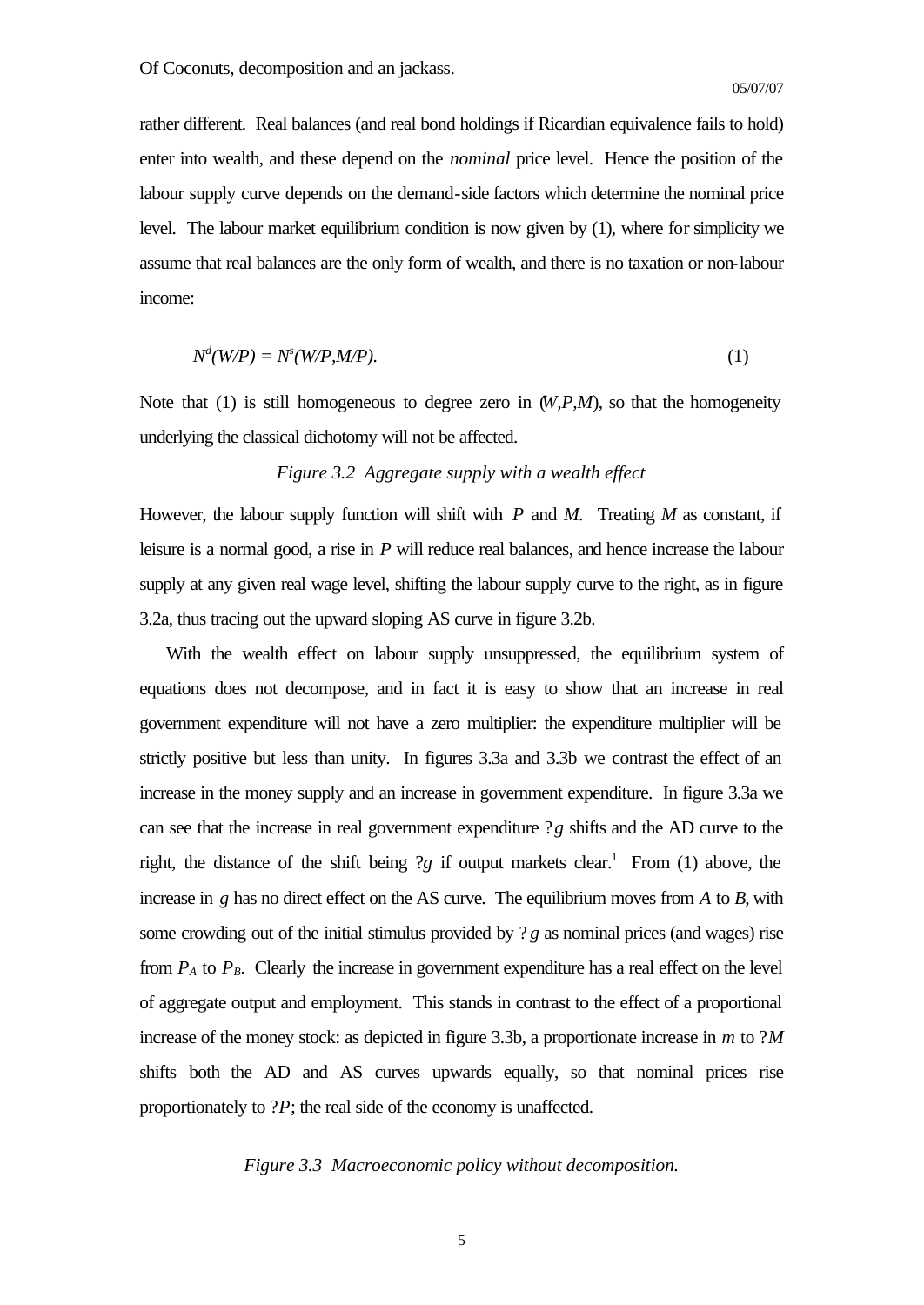Patinkin's notion of full employment added two things to the classical dichotomy. First, it identified the long-run equilibrium output with the now textbook competitive labour market, depicted in figure 3.2. Second, it added the property of decomposability, so that in addition to monetary neutrality total output, employment and the real wage were all independent of *any* change in the demand side of the economy, whether real or nominal. The vertical aggregate supply curve was born. The notion of decomposability has perhaps been the most crucial and pervasive. The notion that the labour market equilibrium might be noncompetitive had always been recognised. However the first *formal* inclusion of imperfect competition in the output market in a Patinkinesque framework was done by Ball and Bodkin (1963). Following Joan Robinson's *Accumulation of Capital*, they introduced the 'degree of monopoly' into the labour demand equation:

We add a profit maximizing condition:  $(1 - \mu) f'(N) = W/P$ , where *W* is the money wage,  $P$  is the price level, and  $\mu$  represents the degree of monopoly power existing in the economy.  $\mu$  is equal to  $1/e$  where e is the elasticity of demand, on an economy wide basis (Ball and Bodkin, 1963, p.61).

In this case, the familiar figure 3.1 becomes as in figure 3.4. Imperfect competition in the output market shifts the 'labour demand curve' to the left (since with imperfectly elastic demand in the output market, the firm's marginal revenue product is less than marginal value product *P.f'* (*N*)).

## *Figure 3.4 Ball and Bodkin's (1963) model of full employment with price-setting firms*

Output, employment and the real wage are less than under perfect competition. However, there is still a unique equilibrium level of employment. Furthermore, the equilibrium satisfies the classical homogeneity property, and also Patinkin's own property of decomposability if the wealth effect on the labour supply is suppressed. Thus Patinkin's notion of full employment was perfectly compatible with imperfect competition.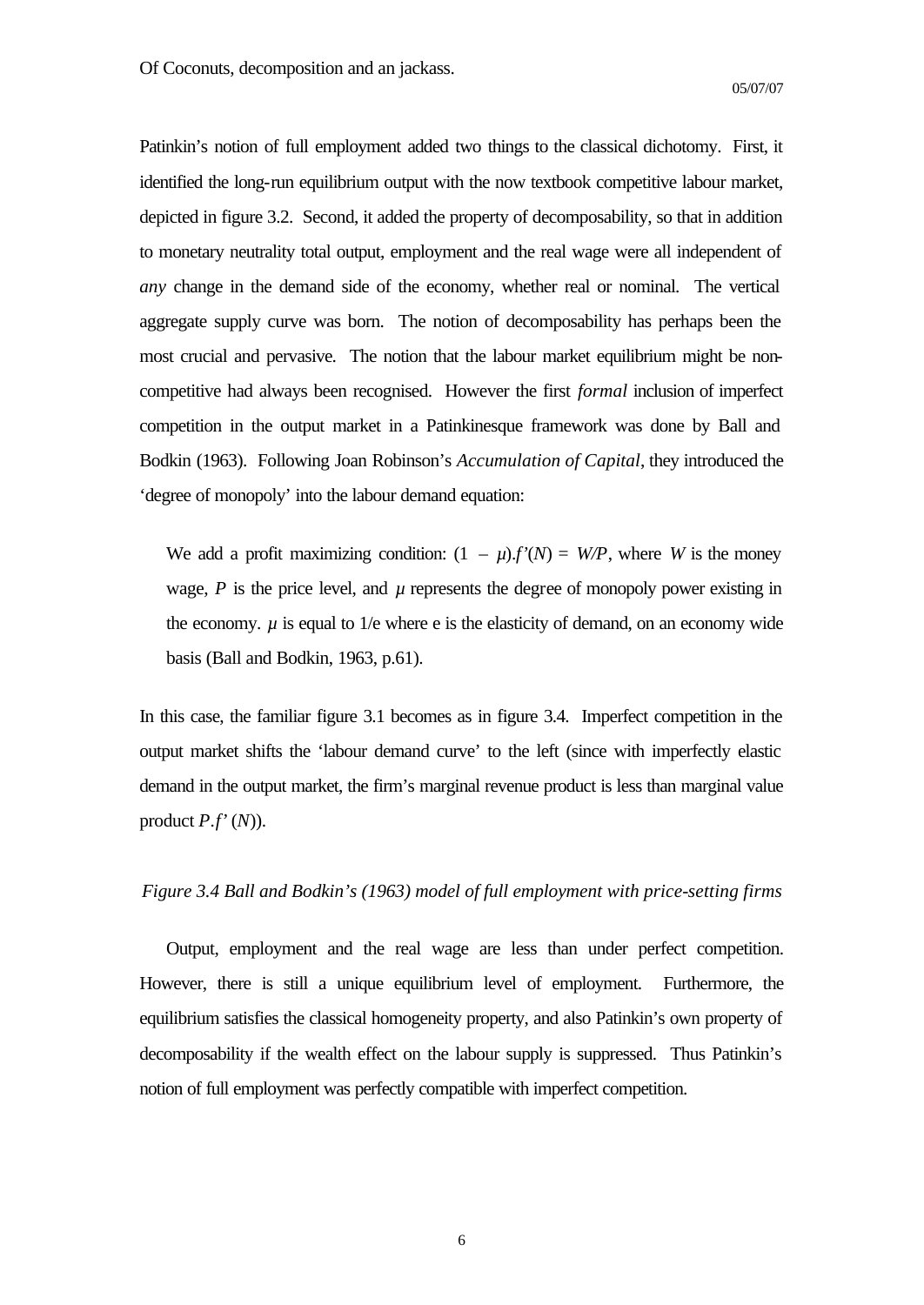## **3.4 Friedman and the Natural Rate Hypothesis**

Twelve years after Patinkin's *Money, Interest and Prices* had been published, and the same year that Samuelson had called his younger classical self a 'jackass', Friedman's Presidential Address to the American Economic Association (1968) was published. This paper is one of the great classics of economics: it turned out to be both prophetic and seminal. However from the perspective of the study of the natural rate, it is elusive and frustrating. The other papers in which Friedman wrote explicitly about the natural rate are his IEA<sup>1</sup> lecture *Inflation vs Unemployment* (1975), and his subsequent Nobel lecture of the same title (1977). Turning first to the 1968 definition of the natural rate, which has become ingrained in many generations of students, its meaning is more enigmatic than it seems:

"At any moment of time, there is some level of unemployment which has the property that it is consistent with equilibrium in the structure of *real* wages … The 'natural rate of unemployment' … is the level that would be ground out by the Walrasian system of general equilibrium equations, provided there is imbedded in them the actual structural characteristics of the labour and commodity markets, including market imperfections, stochastic variability in demands and supplies, the costs of gathering information about job vacancies, and labor availabilities, the costs of mobility, and so on." (1968, p.8).

This 'definition' is remarkable for its vagueness. It is not a definition at all, but rather a research programme! Certainly, Friedman himself never attempted to present a formal theory of the natural rate which included the various 'market imperfections' he lists. It is rather an assertion of the belief that the real side of the economy possesses a unique (longrun) equilibrium. The belief in the uniqueness of equilibrium is so deep that it is rarely stated as such by Friedman (although its implicit assumption permeates Friedman's work). In Friedman's IEA lecture (1975) we find only a few comments:

"The term 'the natural rate' has been much misunderstood … It refers to that rate of employment which is consistent with the *existing real conditions* in the labour market –

 $\overline{a}$ 

<sup>&</sup>lt;sup>1</sup> IES stands for Institute of Economic Affairs, a policy think-tank based in London.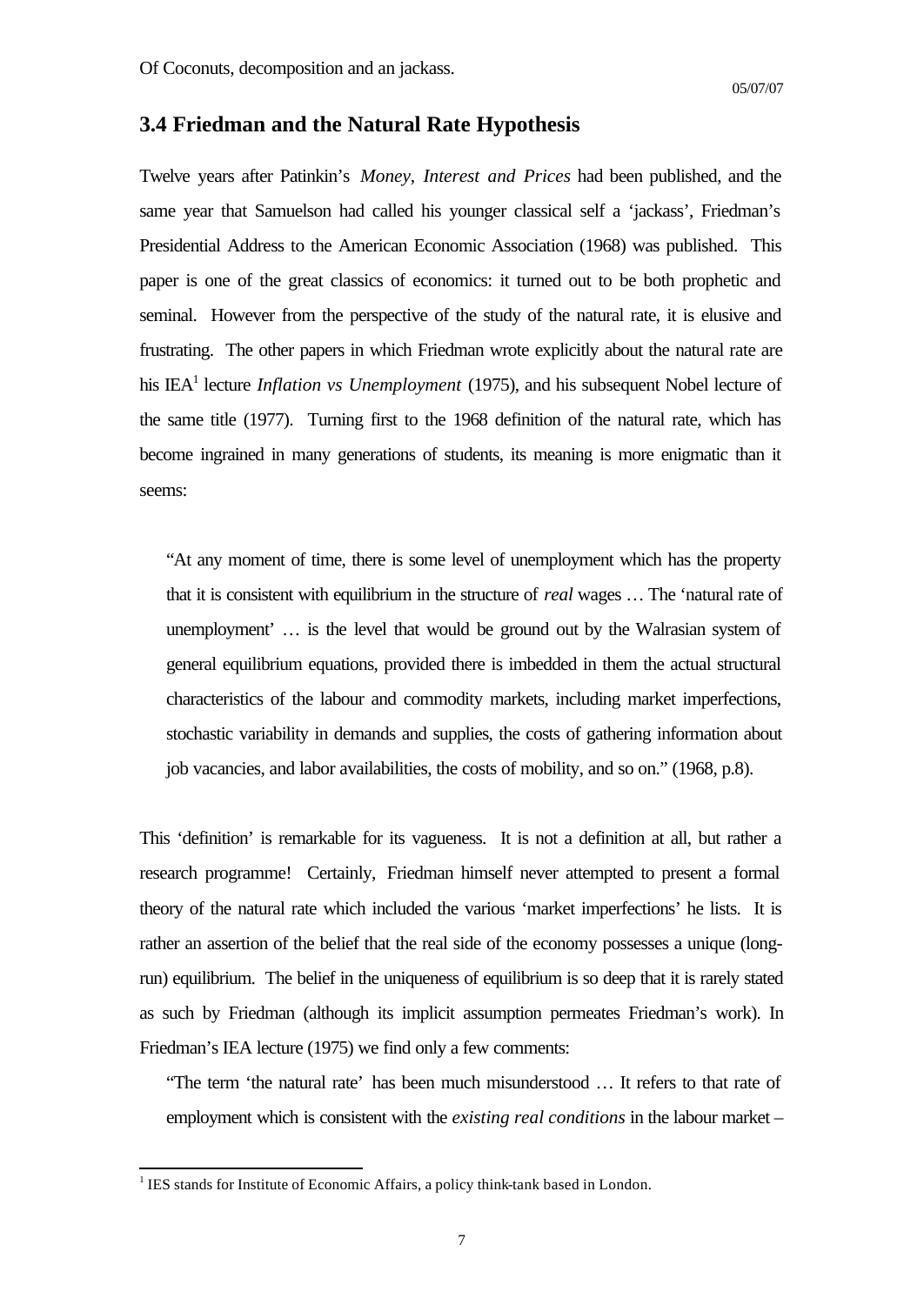The purpose of the concept separates the monetary from the non-monetary aspects of the employment situation – precisely the same purpose that Wicksell had in using the word 'natural' in connection with the interest rate." (1975, p.25).

The nearest we come to an explicit formulation of the microeconomic theory or the natural rate is also in Friedman's IEA lecture: turn to p.16 figure 3, and what do we find? We find Patinkin's model of full employment, the competitive labour market with the labour supply depending only on real wages! Friedman's discussion of it is prefaced by the qualifier 'for example', but his discussion of it demonstrates the continuity with Patinkin in stressing both the homogeneity property of equilibrium and the decomposability of the labour market from the rest of the economy. The homogeneity comes across most clearly from Friedman's statement that what matters is the actual or anticipated real wage: 'the real wage can remain constant with *W* and *P* each rising at the rate of 10% a year, or falling at the rate of 10% a year, or doing anything else, provided both change at the *same* rate' (1975, p.16). The notion of decomposability is implicit in his use of Patinkin's model, and the use of the phrase 'real conditions in the labour market' in the earlier quote from 1975.

Thus far, Friedman's natural rate seems to be nothing new: it is solidly in the classical tradition, and more specifically in the footsteps of his erstwhile Chicago colleague Don Patinkin. So what, if anything, was new about the concept of the natural rate as found in Friedman?

1 Friedman's main contribution was to restate the classical notion of a unique long- run equilibrium in terms of the then contemporary theories of the labour market: namely search models. Although he did not actually formulate any of these himself, he did describe the process of deviations from the natural rate in terms of

'reservation wages' and so on. In fact, although partial equilibrium models of search and imperfect information abounded, it was not until 1979 that Salop's model of the natural rate was published. The real question is whether the notion

of a unique long-run equilibrium unaffected by macroeconomic policy can survive if put in these terms.

8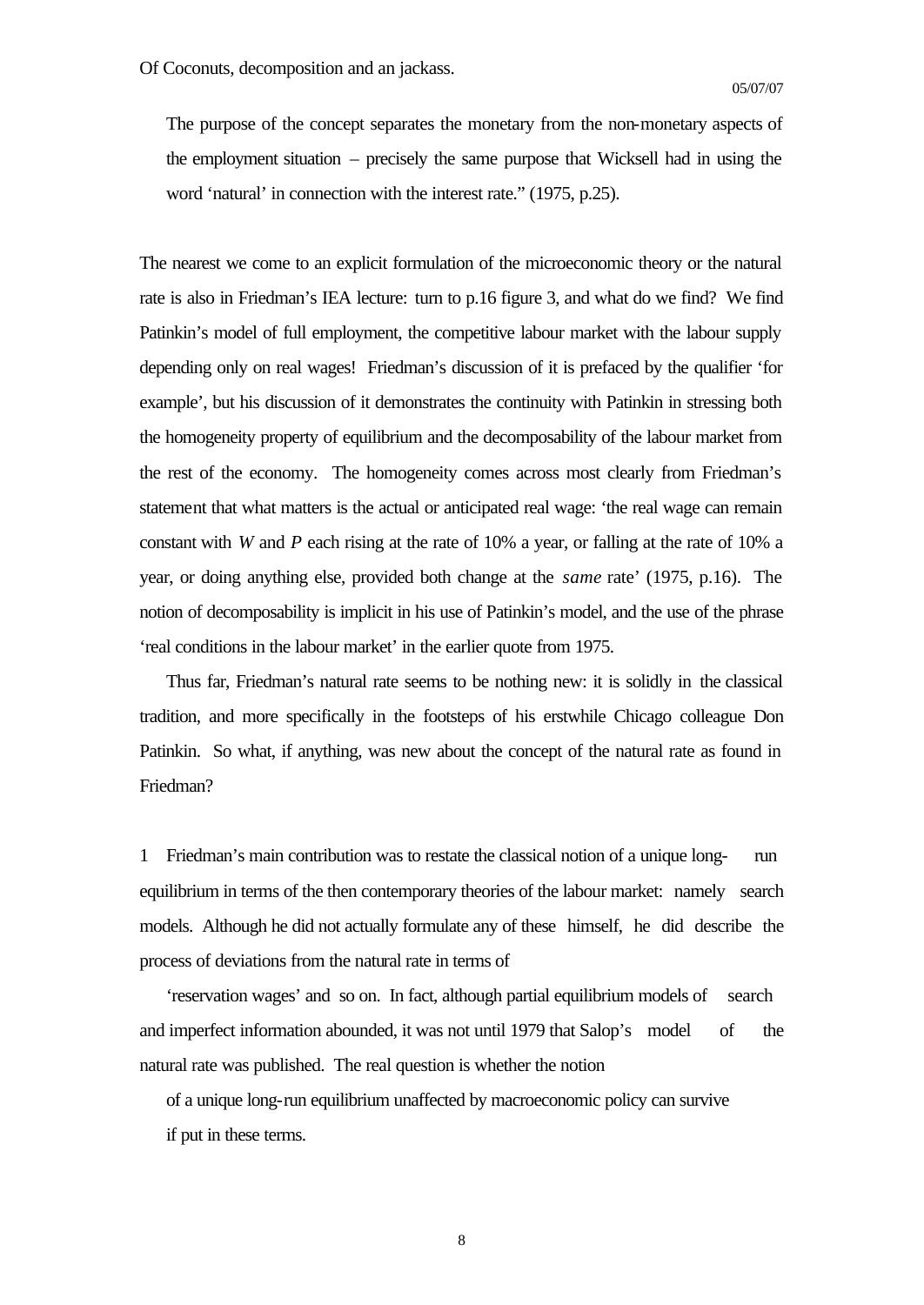Of Coconuts, decomposition and an jackass.

2 Furthermore, Friedman became explicit about the role of imperfect competition in natural rate. This is clearest in his argument that whilst trade unions cannot cause inflation, they can influence the natural rate. The direct statement of this view is in an answer to a question after the IEA lecture:

"Trade unions play a very important part in determining the position of the natural level of unemployment. They play an important role in denying opportunities to some classes of the community that are open to others. They play a very important role in the structure of the labour force and the structure of *relative* wages. But, despite appearances to the contrary, a *given* amount of trade union power does not play any role in exacerbating inflation. Industrial monopolies do not produce inflation; they produce high relative prices for the products they are monopolising, and low outputs for these products." (1975, pp. 30-1).

Friedman argued that the only way to have a long-run influence on the level of unemployment was to reform the labour market (in the lecture text he talks of removing 'obstacles' and 'frictions').

- 3 Friedman *integrated* the classical theory with the Phillips curve, to formulate the vertical 'long-run Phillips curve'. Essentially, this synthesis rested on restating classical notions of homogeneity in terms of inflationary expectations. Whereas Patinkin had formulated it in terms of rates of *change*. Thus the natural rate becomes the level of employment which is consistent with fully anticipated inflation and constant real wages.
- 4 He also formulated a theory of *deviations* from the natural rate in terms of unanticipated inflation. Employment deviates from the natural rate because of forecast errors.
- 5 On the level of economic *policy* Friedman's formulation of the natural rate in terms of labour market equilibrium was very influential. In the UK it gave rise to the focus on labour market reform that characterised the Thatcher years (1979-91).

9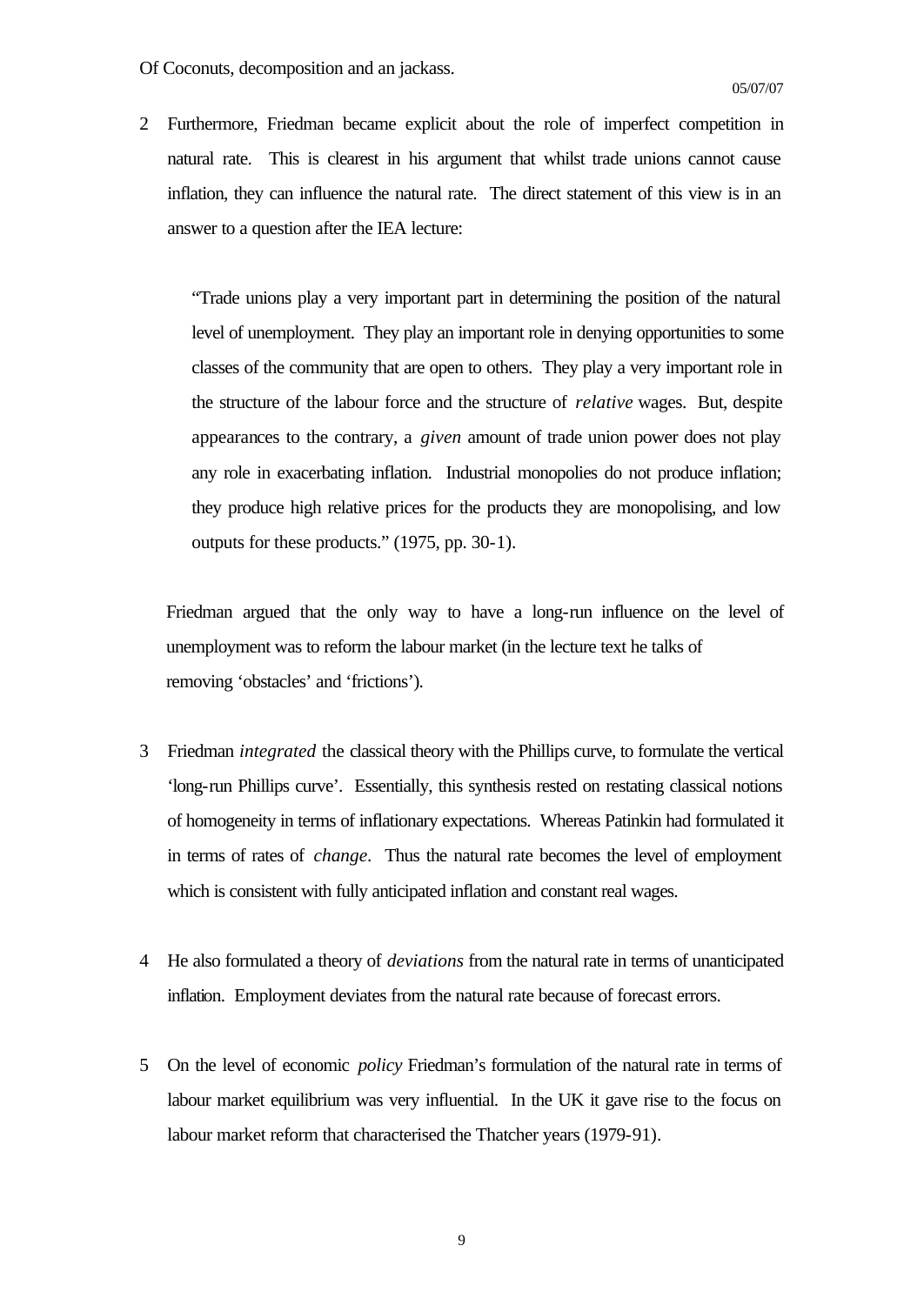These are all important points, each one deserving as essay to itself. However, we must hurry on to subsequent developments.

## **3.5 Lucas-Rapping and the Lucas archipelago**

Still staying at Chicago we turn to R.E. Lucas, who developed and formalised the natural rate in terms of a competitive market-clearing framework. There are two versions of this enterprise. The first was the Lucas-Rapping paper published in 1969 (written more or less contemporaneously to Friedman's address). This took the basic demand-supply model of the labour market and added to it an *intertemporal*, dynamic model of household labour supply (even if it had only tow periods). This introduced the notion of intertemporal substitution in the labour supply: high wages today elicit a higher labour supply in part because it may mean that today's wages are high relative to future wages: the short-run responsiveness of wages is enhanced if the increase is seen as transitory as opposed to permanent.

The second paper was published a decade later (Lucas, 1979), and introduced the 'island' story of the natural rate in terms of a signal extraction problem. Each market is an island, and the aggregate economy is the archipelago. Agents in this economy have good information about their own 'island' market, but not the economy in general (the 'archipelago'). As rational agents, they have to distinguish between increases of nominal prices on their island that represent *real* increases in the price on their island relative to the general price level, and general inflation. Using optimal statistical forecasts based on the relative variances of aggregate economy-wide shocks and island-specific shocks, the agents apportion a certain proportion of any deviation of actual from expected prices to marketspecific factors, and hence increase output, giving rise to a short-run Phillips curve.

Both of Lucas' models follow in the spirit of Friedman's definition of the natural rate, in that they put informational problems at the centre of the analysis; uncertainty about the future in the Lucas-Rapping model, and imperfect information about aggregates such as the price level and money stock in the 1979 one. In this sense, Lucas provided the micro foundations, the theory that was lacking in Friedman's notion of the natural rate. However, there was a different agenda as well. This agenda consisted in seeing all markets as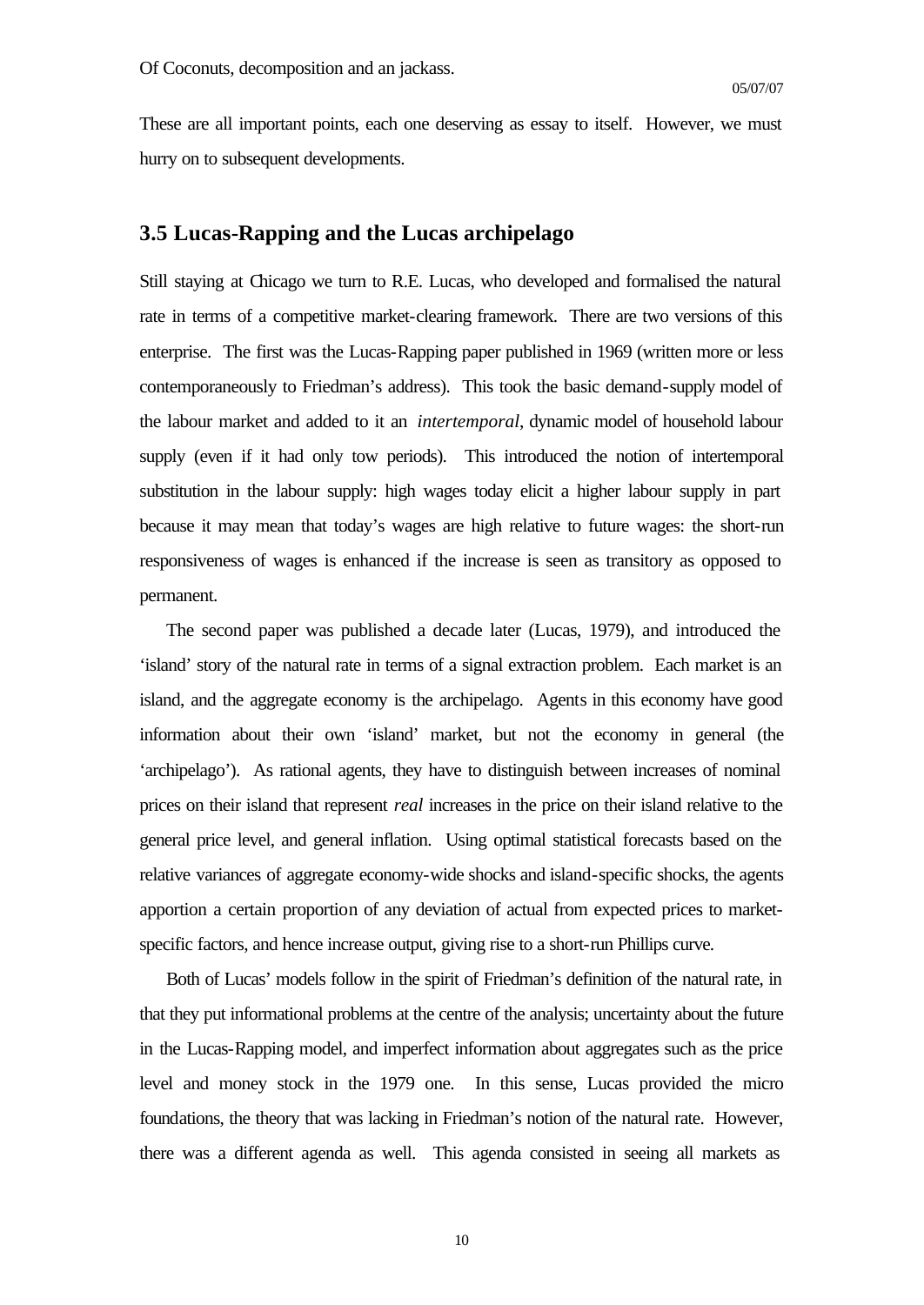competitive: unlike Friedman, Lucas gives little weight to the notion of non-competitive markets. The Lucas world view puts individual rational choice at the centre of a world of competitive markets. Institutional arrangements and customs are seen as irrelevant to the task of explanation: they are themselves endogenous, being designed 'precisely in order to aid in matching preferences and opportunities' (Lucas, 1981, p.4). Fluctuations in economic activity are explained in terms of rational households varying labour supply in response to current and future wages and prices. For Lucas, this is the 'only account', there being 'no serious alternative' (1981, p.4).

To others there were of course serious problems with Lucas's story. First, and perhaps most importantly, the two variables which the theory needed to be unkown to individuals on their islands were the aggregate price level and money supply. However, these are two of the variables for which regular (monthly) and reliable data are available in all developed economies. Secondly, with RE the deviations form the natural rate are "white noise": serially uncorrelated with mean zero. However, as we know there is a *business cycle* with considerable serial correlation of output. This suggests that in order to understand the path of output we need to model the evolution of the equilibrium output itself rather than deviations from equilibrium. This brings us to *RBC* theory.

## **3.6 Real business cycles**

Lucas had formalised the notion of the natural rate in a way that rested, at least partly, on imperfect information of forecast errors. However, implicit in his conception of the importance of intertemporal substitution was the notion that even with full information and perfect foresight, fluctuations in economic activity would occur in response to changes in the underlying characteristics of the economy: changes in technology and tastes. The natural rate had been an essentially *static* concept. This is clear in the discussion of the real equilibrium in classical writers such as Pigou and even Patinkin where the adjectives 'stationary state' and 'comparative statics' are used. This carries over to Friedman's discussion of the natural rate which is in entirely static terms. In this framework, *dynamics* becomes the discussion of short-run deviations around the long-run static equilibrium.

In contrast *Real business cycle* theory took the notion of competitive equilibrium, and extended it to a fully *dynamic* equilibrium (Prescott 1986). In this view there is an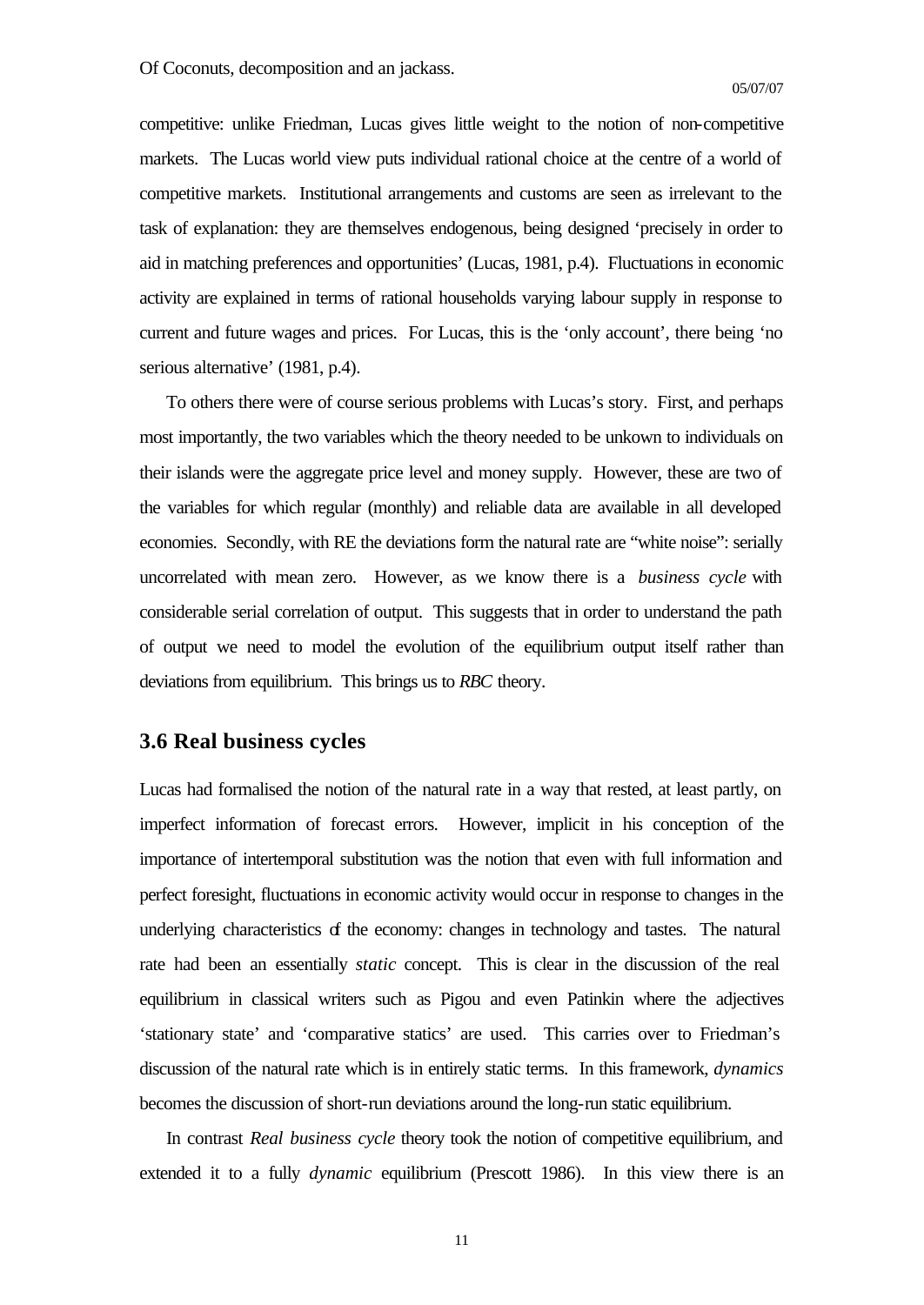intertemporal equilibrium that extends through time. Variations in output and employment represent the fluctuations in equilibrium as rational households and firms maximize over a relevant time horizon (usually infinite!). Real wages respond to productivity shocks: the labour supply responds to the profile of real wages over time, hence leading to the business cycle. Thus, if real wages in time *t* are relatively high, this may cause households to exploit this fact by supplying more labour in *t*. This development makes the concept of the natural rate irrelevant. In this dynamic setting there may exist no real distinction between the actual and the equilibrium level of employment: the equilibrium level of employment is itself fluctuating. In real business cycle theory, then, the concept of the natural rate itself has become largely redundant, although (as the adjective 'real' indicates) the spirit of the classical dichotomy is very much present<sup>2</sup>.

## **3.7 The NAIRU: unions and imperfect competition**

Outside Chicago and Minnesota matters were developing rather differently. At the LSE there emerged a framework for modelling the labour market which I shall call the CLE view (CLE being the *Centre for Labour Economics*, a research centre operating at the LSE in the 1980s). Friedman had put the labour market at the centre of his notion of the natural rate. Richard Layard and Steven Nickell developed an empirical model of the UK labour market which put imperfect competition at the centre of the natural rate, in distinct contrast to the Lucas developments. This empirical model became standard in much of European applied macroeconomics.

Two papers provided the basis for this approach (Layard and Nickell, 1985, 1986). One of the key features of the natural rate stressed by Friedman was that it is the only level of unemployment that is consistent with non-accelerating inflation. Layard and Nickell therefore renamed the natural rate the 'non-accelerating inflation rate of unemployment', or NAIRU. The approach reflected an increased interest in imperfectly competitive markets in the early 1980s. The notion of equilibrium in the CLE approach can be represented by a diagram which looks deceptively familiar (figure 3.5).

l

 $2^2$  Editorial note. At the time of writing this chapter, there were many RBC researchers using real models without any monetary or financial sector. However, the notion that you can model the economy in this way seems largely to have been rejected. Nearly everyone seems to have accepted the notion that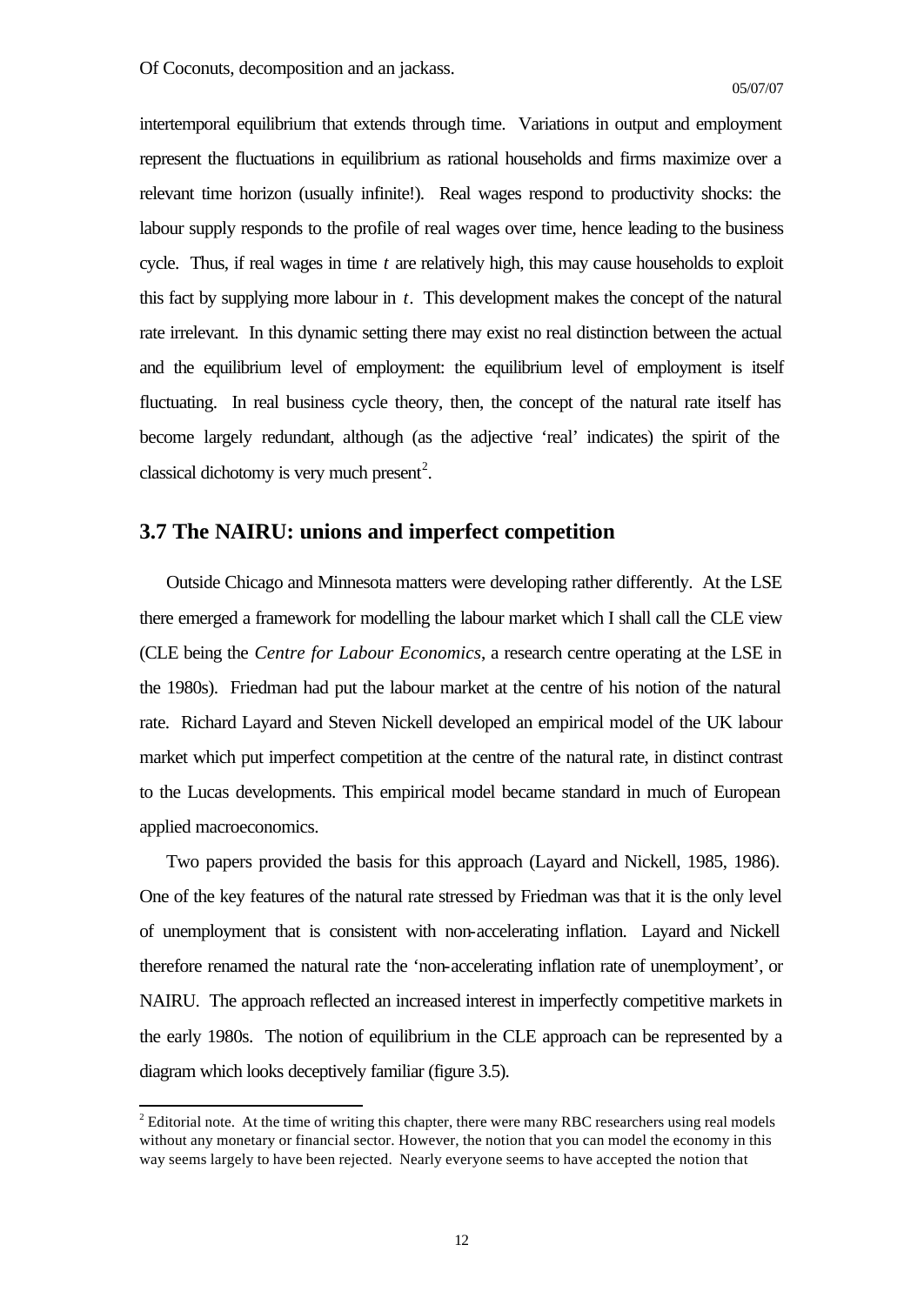#### *Figure 3.5 The NAIRU*

The downward sloping curve DD is a familiar 'labour demand curve', reflecting the fact that imperfectly competitive firms equate marginal revenue with marginal cost, which is the same thing as saying that the firm employs labour up to the point where the real wage equals the marginal product of labour scaled down by  $(1 - \mu)$  as in Ball and Bodkin (1963). The upward sloping curve WW is, however, rather more innovative. Layard and Nickell modelled the wage determination process as a bargain between the representative firm and union. The bargaining solution adopted was the Nash bargaining solution. The details of this need not concern us here; suffice it to say that the wage depends on the *outside options* (often called 'fallback positions') of the firm and union. The nature of the bargaining solution is that the better the outside option of an agent, the better that agent does. Layard and Nickell modelled the outside option of unions as the expected income of union members if they become unemployed. If unemployed, the worker obtains a job at the going wage *W/P* with probability  $(1 - u)$ , where *u* is the unemployment rate, and stays unemployed with probability *u*. Hence the higher is employment in figure 3.5, the better is the outside option facing the union's members, and the higher the wage which results from the bargain. Thus the upward sloping curve WW represents the fact that unions are able to obtain higher wages when employment is high (unemployment low), rather than labour supply conditions.

The great merit of the NAIRU approach is that it enables the natural rate to be modelled empirically. Nickell and Layard were able to classify factors into those which affected the WW curve (union power, labour mismatch, unemployment benefits, etc.), and those which affected the DD curve (world energy and commodity prices, capital stock, etc), to track the changes in the NAIRU over time. This is an enterprise that Friedman himself never undertook, since he always emphasised the ineffable and unknowable quality of the NR: 'One problem is that it [the monetary authority] cannot know what the natural rate is. Unfortunately, we have as yet no method to estimate accurately … the natural rate of unemployment', (1968, p. 10).

## **3.8 An evaluation of the natural rate hypothesis**

l

nominal rigidities matter and nominal shocks can effect the economy at least in the short run. For a discussion of this see *New Keynesian Economics, Nominal Rigidities and Involuntary Unemployment.*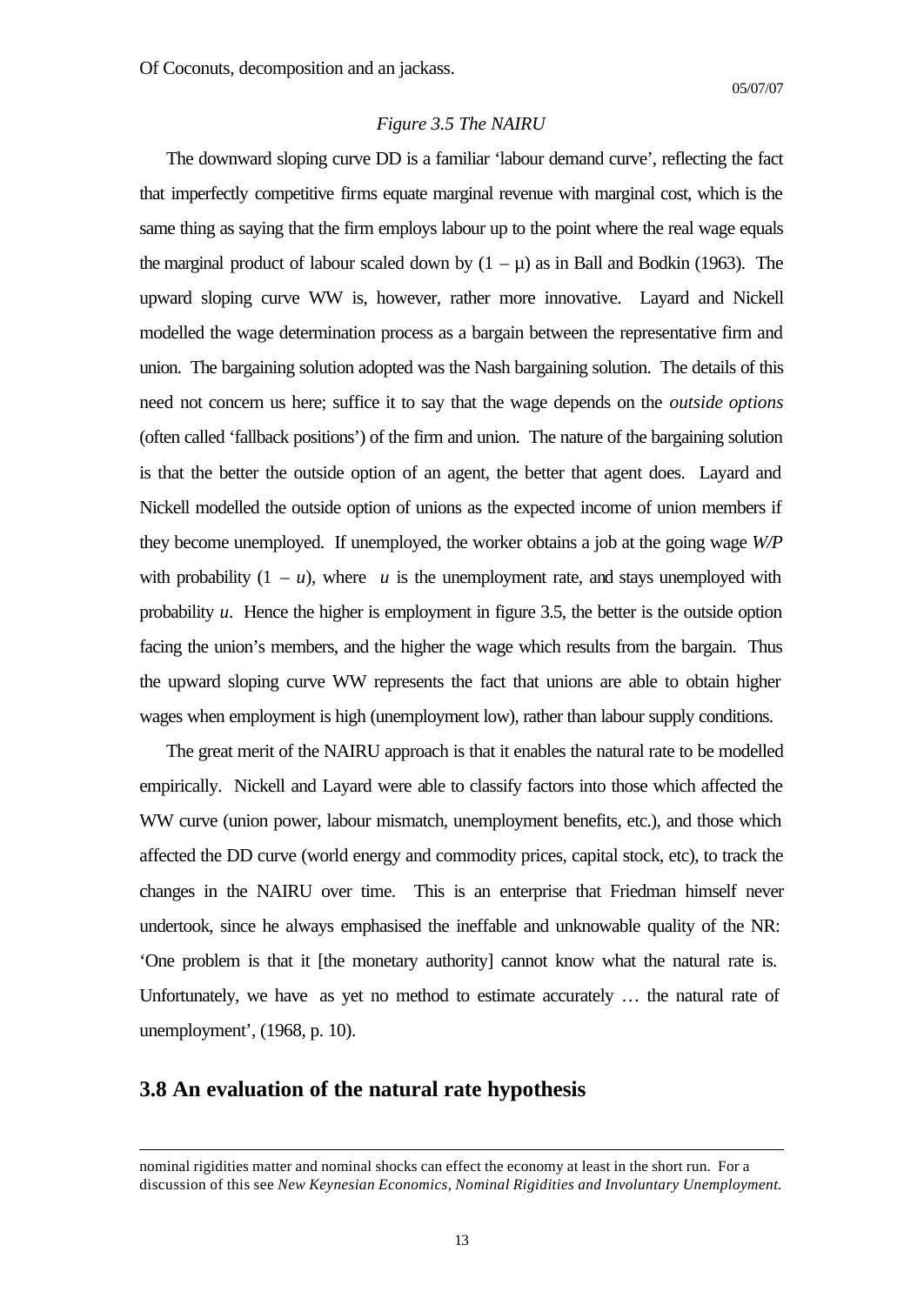I have given a brief sketch of some of the ideas giving rise to, and arising from, the natural rate. The history is by no means comprehensive, but I have given what I believe to be the main salient points (although I must apologise to search theorists for omitting them).

The concept of the natural rate is very solidly rooted in the classical tradition. In its simplest form it consists of two hypotheses:

- (a) There exists a unique equilibrium for the economy determined by real factors in the economy (classical dichotomy).
- (b) Equilibrium output, employment and the real wage are determined in the labour market (decomposability).

Part (b) is perhaps a little injudicious. Friedman himself only ever talked about *monetary* policy in the context of the natural rate: he clearly believed in the neutrality of money, and conceived of it in terms of the homogeneity of the system of equilibrium equations. However, in practice, both Friedman and others have followed Patinkin's approach in locating the real macroeconomic equilibrium primarily in the labour market: output, employment and the real wage are all tied down within the labour market. This notion of decomposability is common to all of the approaches we have explored from Patinkin's notion of full employment to new classical theories and the NAIRU.

The phrase 'natural rate' is itself a masterpiece of marketing, akin to the phrase 'rational expectations (RE)'. In terms of hypotheses (a) and (b) it is a blank space, an invitation for economists to insert their own ideas and fashions in order to define their own notion of the 'real equilibrium'. By not specifying any particular theory of the natural rate, Friedman avoided the problem of obsolescence. I commented that the definition of the natural rate given by Friedman was a research programme rather than a definition: after 25 years no one has yet managed to combine all of the elements identified by Friedman into one coherent model, and probably never will.

The only real difference between the concept of the natural rate and Patinkin's notion of full employment is that the latter is specific (a model of the competitive labour market), and furthermore the only concrete version of the natural rate offered by Friedman himself was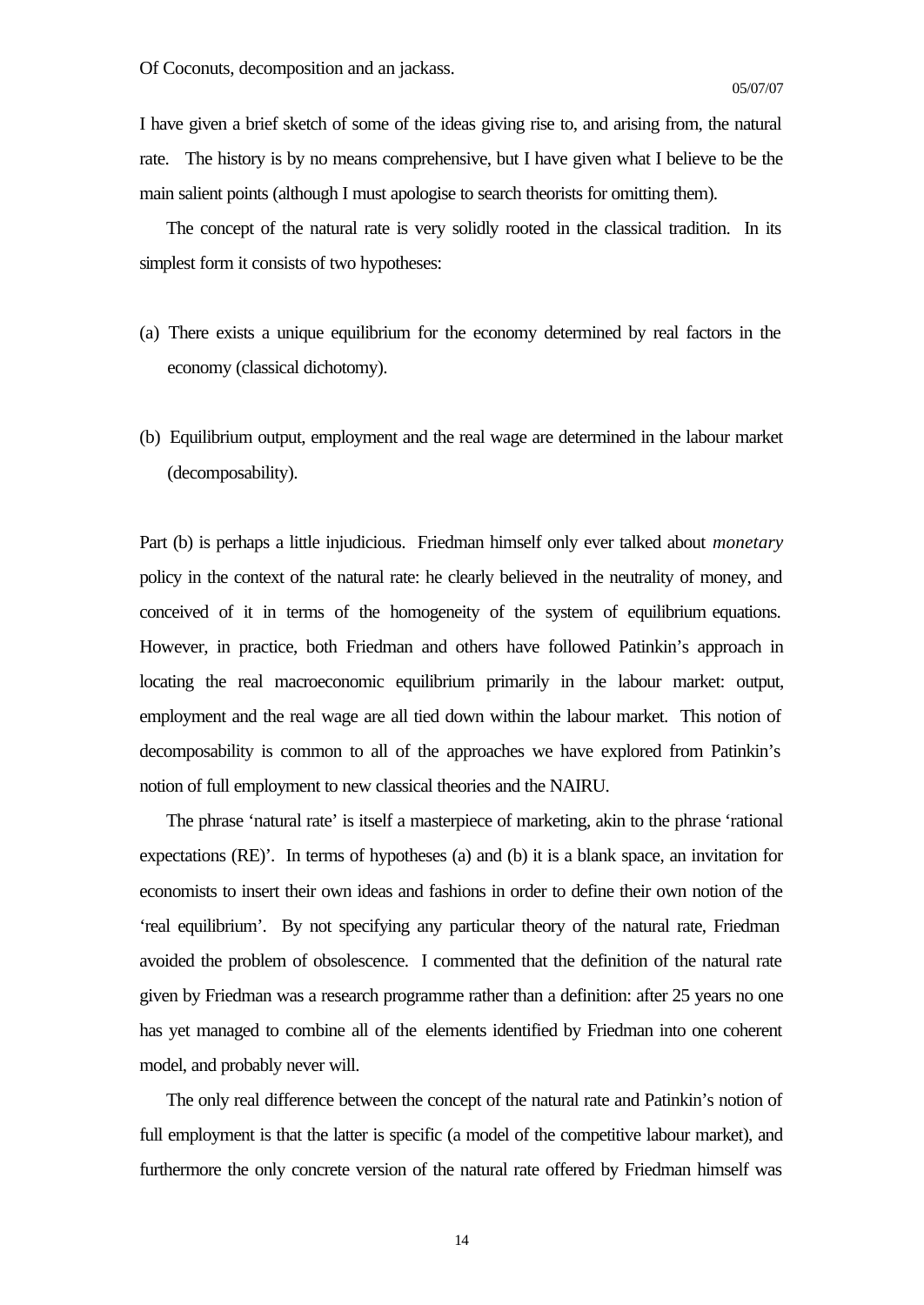#### Of Coconuts, decomposition and an jackass.

the same as Patinkin. However, the phrase 'full employment' has lots of connotations, such as that there should not be much unemployment, and that workers are on their supply curve. One of the reasons that Friedman opted to stress search theory in his Presidential Address was that it focused on the *voluntary* decision of workers to accept or reject job offers. The terminology 'natural rate' served to divert attention from the word 'full', and hence to accept that in equilibrium there might be unemployment, and indeed that since this unemployment was 'natural' it was not necessarily a bad thing. In that sense the change of language Friedman introduced prepared the intellectual ground for the shift of political objectives away from full employment to reducing inflation, and the acceptance of ever-higher levels of unemployment in the ensuing 25 years. Another shift in policy emphasis resulting from this change of language was that unemployment was seen as a primarily *microeconomic* concern. The way to reduce unemployment was not through macroeconomic policy, but through policy towards the functioning of markets – the labour market in particular – in order to remove 'frictions' and 'imperfections'.

Thus far I have tried to clarify the concept of the natural rate, rather than criticise. However, I will not offer a series of critical observations on the natural rate from a theoretical and practical point of view. First and foremost, the notion that there is a unique equilibrium level of output and employment is an extremely strong assumption. Most macroeconomic models are highly stylised in their aggregative structure, using representative markets and agents. These assumptions tend to bias models towards having a unique equilibrium. However, the possibility of multiple equilibria should not be dismissed as merely a curiosity. Friedman cast his 1968 discussion of the natural rate in terms of search theory. However, subsequent research has shown that the possibility of multiple equilibria in search models is endemic. The most notable model here is Peter Diamond's 'coconut' model (1982). Consider an island with coconut trees. Islanders eat coconuts, but there is a taboo against eating coconuts that you have picked yourself. In order to enjoy the succulence of a coconut and sample the delights of coconut milk you need to pick a coconut and then search for someone to swap coconuts with. The cost to you of getting a coconut (finding and climbing a tree) is a fixed production cost: however, the (expected) cost of finding a partner varies with the number of people searching for a partner. If there are many individuals wandering around the island with coconuts, the expected search cost of finding one of them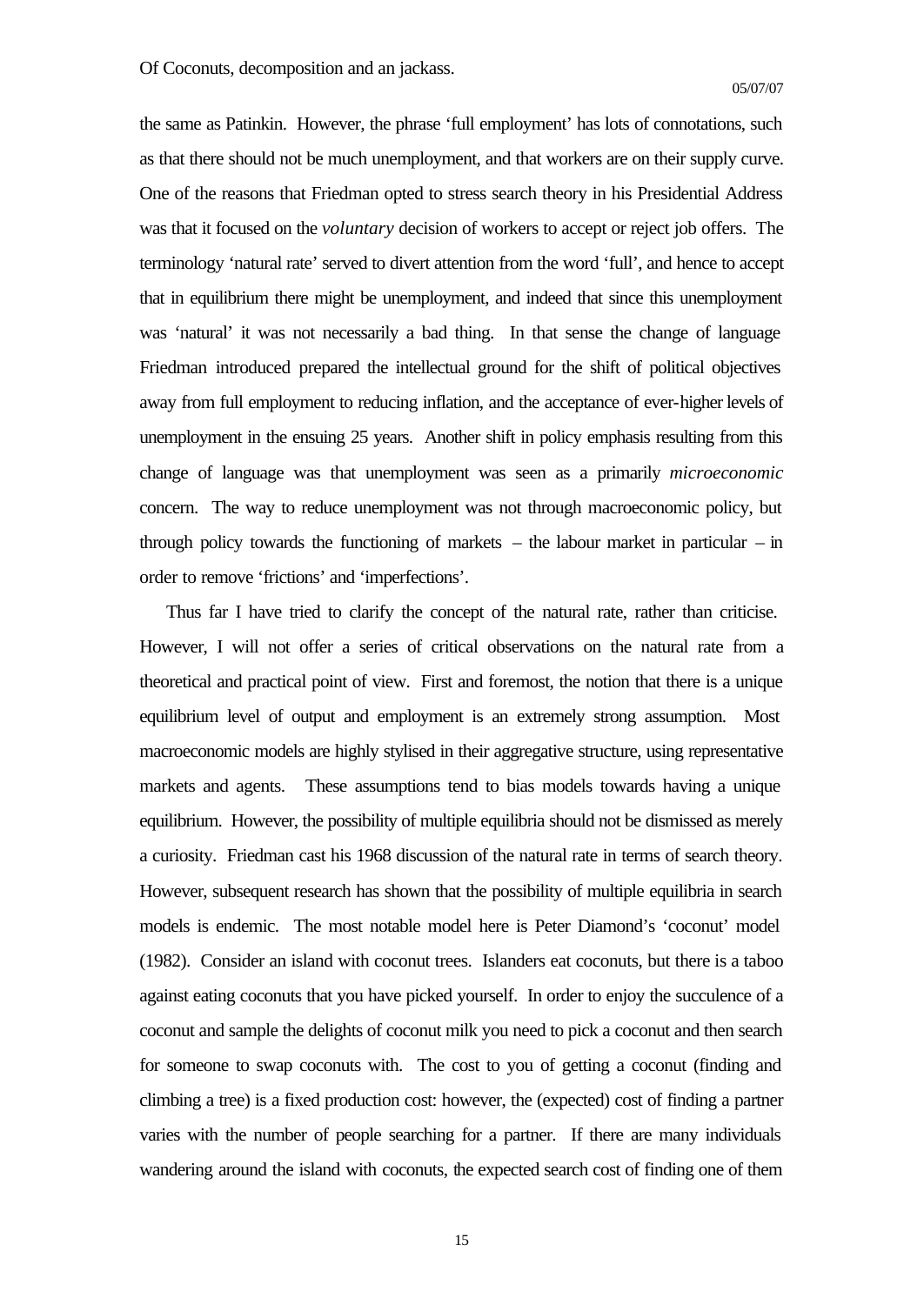is low: if there are only a few of you, the search cost will be high. This is a basic *search externality*, in that the incentive to 'produce' a coconut depends positively on the proportion of the population similarly engaged. One obtains something like figure 3.6, which follows Diamond more in spirit than detail.

#### *Figure 3.6 Multiple equilibria in Diamond's (1982) coconut model*

Let us define the proportion of the islanders engaged in picking coconuts and searching for partners as *e*. As an individual, the marginal expected returns to picking a coconut are increasing in the proportion of people likewise engaged. Thus the more people are engaged in producing coconuts, the more individuals will find it in their interest to pick coconuts: this is captured by the function  $e^* = E(e)$ , where  $e^*$  is the proportion of people who want to pick coconuts given that a proportion *e* are doing so.

An equilibrium lies on the  $45^{\circ}$  line: the actual number of coconut pickers equals the number of would-be coconut pickers. Since  $E$  is upward sloping, there may be multiple equilibria, as at points ABC in figure 3.6. Furthermore, these equilibria may be welfare ranked: more people eat coconuts the bigger is *e.* As Diamond stated:

"To see the importance of this finding, consider Friedman's (1968) definition of the natural rate of unemployment as the level occurring once frictions are introduced into the Walrasian economy. This paper argues that the result of actually modeling a competitive economy with trade frictions is to find multiple natural rates of employment. This implies that one of the goals of macroeconomic policy should be to direct the economy towards the best natural rate" (1982, p. 881).

This sort of finding has become known as a *coordination failure* problem (Cooper and John, 1988): the economy may have multiple equilibria which are Pareto ranked, and the free market may fail to ensure that the economy ends up at the best one.

The second issue is that even if there is a natural rate, if it is not perfectly competitive it will not be Pareto optimal (indeed the coconut model shows that even competitive models with externalities might not be so). In this case the *decomposability* property of the natural rate model becomes rather suspect. It rather artificially imposes a unique equilibrium on the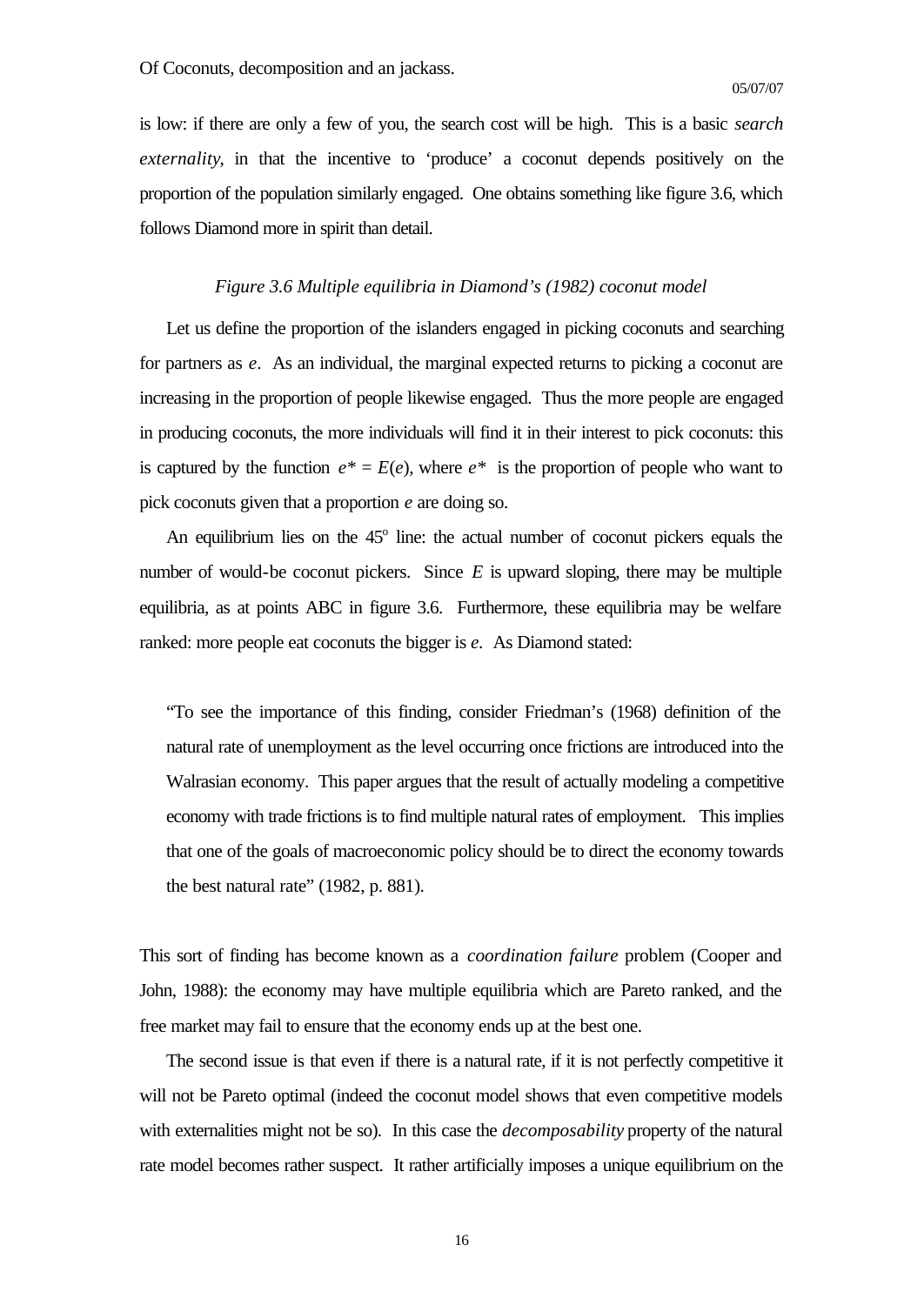labour market irrespective of the demand side of the economy. Properly modelled, strong assumptions are needed to rule out fiscal policy (or any other real demand 'shock') from having an effect on the equilibrium. If we start from an initial position where there is too little output and employment, then there is the possibility that if fiscal policy can raise output, it will have a welfare improving effect. Indeed, if you drop the decomposability assumption, you will not obtain a natural rate model, but rather a *natural range* model: although there may be a unique equilibrium for a given macroeconomic policy (mix of monetary and fiscal policy), there is a *range* of equilibrium levels of output and employment available as policy is varied. If these are welfare ranked, then the government can choose from a range of equilibrium options (see, for example, Dixon, 1988, 1991). Both of the possibilities discussed here: multiple (discrete) natural rates and a continuum (natural range) are both more likely to be of interest in imperfectly competitive economies, since non-competitive equilibria start off being Pareto inefficient.

Thirdly, one has to consider the empirical evidence for the natural rate hypothesis. This is discussed in some detail in Cross (1995), so I shall not dwell on it. It is almost impossible to refute any hypothesis in economics on the basis of econometric evidence. However, the casual empiricist would be able to see huge fluctuations in employment over the past 25 years: these surely point strongly to the presence of strong hysteresis effects, and possibly multiple equilibria (for empirical evidence on the latter, see Manning, 1992).

#### **3.9 Conclusion**

The natural rate has clearly been a powerful idea. It is a phase that captured and continues to capture a point of view, a perspective: it views unemployment outcomes as 'natural' and unavoidable from the macroeconomic level. Indeed, the phrase 'full employment' had much the same ideological force in the preceding quarter of a century: it embodied the notion of abundance and stability as being attainable through sound macroeconomic management. It is interesting to note that the actual theory used to model both full employment and the natural rate may be the same: we find the same demand and supply model of the labour market in Patinkin's 1956 model of full employment and Friedman's natural rate in his Nobel lecture. As economics moves on and develops, economists will no doubt continue to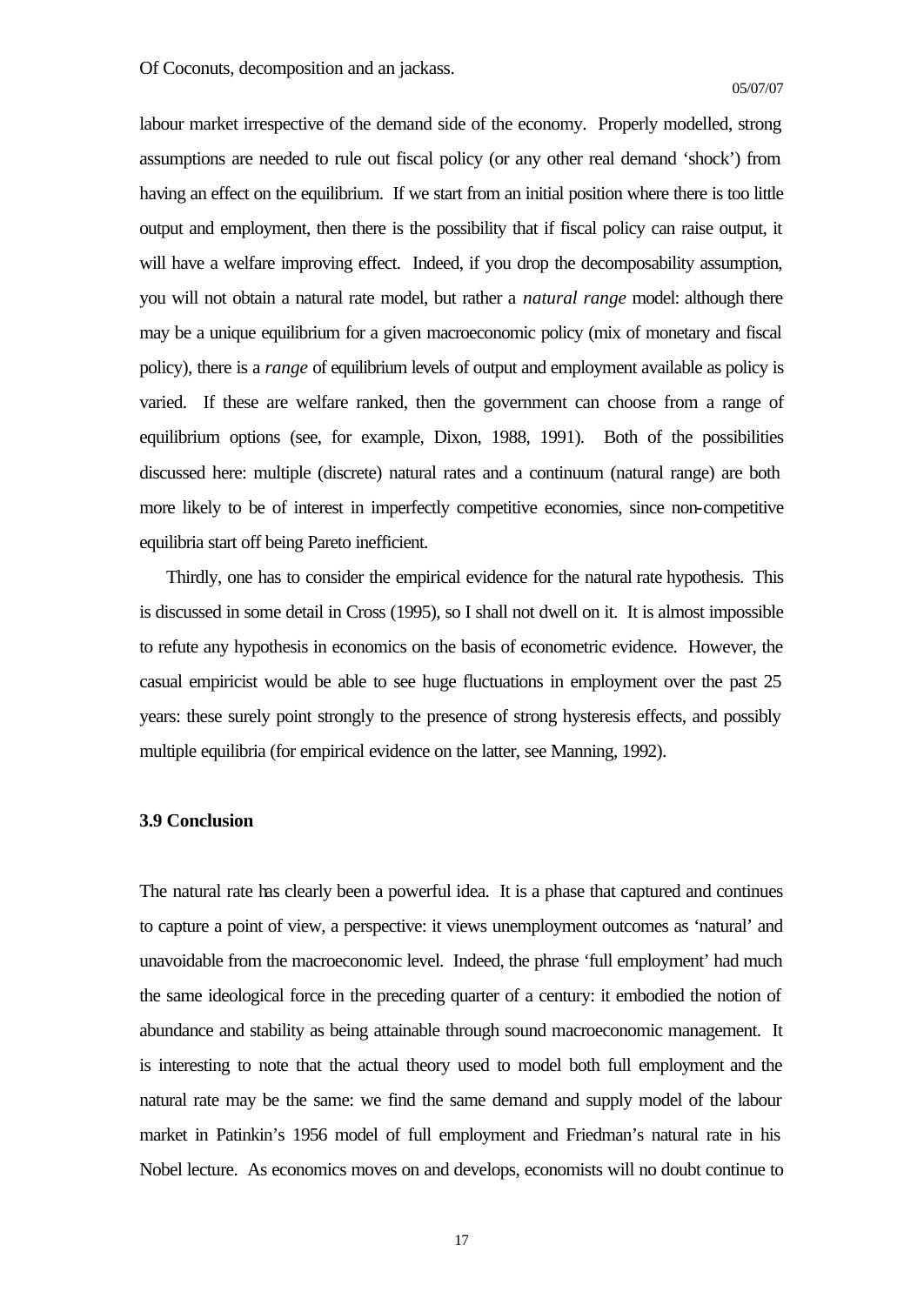use the label 'natural rate' to apply to equilibrium states. The continuity in the label may belie a difference in substance. At some stage in the fullness of time someone will grasp the spirit of the age and think up a new name, a new attitude. I only hope that they do no simply relabel and recycle yet another version of Patinkin's diagram of the labour market.

## **Note**

1 For a formal derivation of the effects of fiscal and monetary policy with wealth effects see classic graduate texts of the 1970s (Ott, Ott and Yoo, 1975, ch. 12:

Barro and Grossman, 1976, ch. 1).

## **References**

| Ball, R. and Bodkin, R., 1963. 'Income, the Price Level, and Generalised Multipliers in a Keynesian |
|-----------------------------------------------------------------------------------------------------|
| Economy', Metroeconomica, 15, 59-81                                                                 |
| Barro, R. and Grossman, H., 1976. Money, Employment, and Inflation, Cambridge:                      |
| <b>Cambridge University Press</b>                                                                   |
| Cooper, R. and John, A., 1988. 'Coordinating Coordination Failures in Keynesian Models',            |
| Quarterly Journal of Economics, 103, 441-63                                                         |
| Diamond, P., 1982. 'Aggregate Demand Management in Search Equilibrium',                             |
| Journal of Political Economy, 90, 881-94                                                            |
| Dixon, H., 1988. 'Unions, Oligopoly, and the Natural Range of Unemployment',                        |
| Economic Journal, 98, 1127-47                                                                       |
| 1991. 'Macroeconomic Policy in a Large Unionised Economy', European Economic Review,                |
| 35, 1427-48                                                                                         |
| Friedman, M., 1968. 'The Role of Monetary Policy', American Economic Review, 58(1)<br>(March), 1-17 |
| 1975. Inflation vs Unemployment: an Evaluation of the Phillips Curve, Institute of Economic         |
| Affairs Occasional Paper, 44, London: IEA                                                           |
| 1977. 'Inflation and Unemployment', Journal of Political Economy, 85, 451-72                        |
| Hume, D., 1750. Of Money, Essays, Oxford: Oxford University Press                                   |
| Layard, R. and Nickell, S.J., 1985. 'The Causes of British Unemployment', National Institute        |
| Economic Review, 111 (March), 62-85                                                                 |
| 1986. 'Unemployment in Britain', Economica, 53, 121-69                                              |
| Lucas, R.E.J., 1979. 'An Equilibrium Model of the Business Cycle', Journal of Political Economy,    |
| 83, 1113-44                                                                                         |
| 1981. Studies in Business-Cycle Theory, Cambridge, MA: MIT Press                                    |
| Lucas, R.E.J. and Rapping, L., 1969. 'Real Wages, Employment, and Inflation', Journal of            |
| Political Economy, 77 (September/October), 721-54                                                   |
| Manning, A., 1990. 'Imperfect Competition Multiple Equilibria and Unemployment Policy',             |
| Economic Journal, 100, Supplement, 151-62                                                           |
| 1992. 'Multiple Equilibria in the British Labour Market: some Empirical Evidence',                  |
| European Economic Review, 36, 1333-65                                                               |
| Ott, D.J., Ott, A.F. and Yoo, J.H., 1975. Macroeconomic Theory, New York: McGraw-Hill               |
| Patinkin, D., 1965. Money, Interest and Prices, New York: Harper & Row, 2 <sup>nd</sup> edn         |
| Pigou, A., 1941. The Veil of Money, London: Macmillan                                               |
| Robinson, J., 1960. Accumulation of Capital, London: Macmillan                                      |
| Salop, S., 1979. A Model of the Natural Rate of Unemployment, American Economic Review,             |
| 69 (March), 117-25                                                                                  |
| Samuelson, P., 1968. 'Classical and Neoclassical Monetary Theory', Canadian Journal of              |
|                                                                                                     |
| Economics, 1, 1-15                                                                                  |
|                                                                                                     |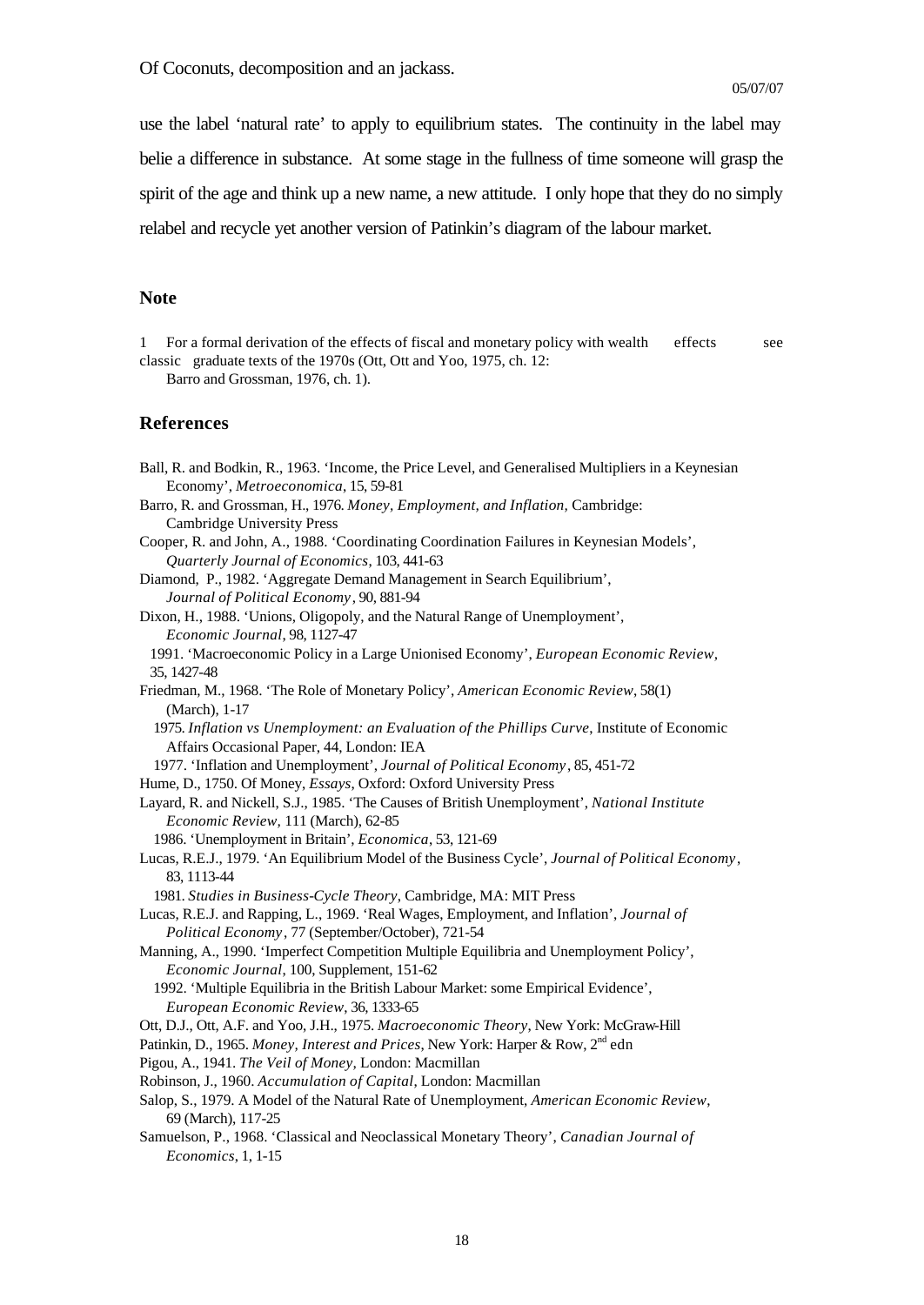Of Coconuts, decomposition and an jackass.

05/07/07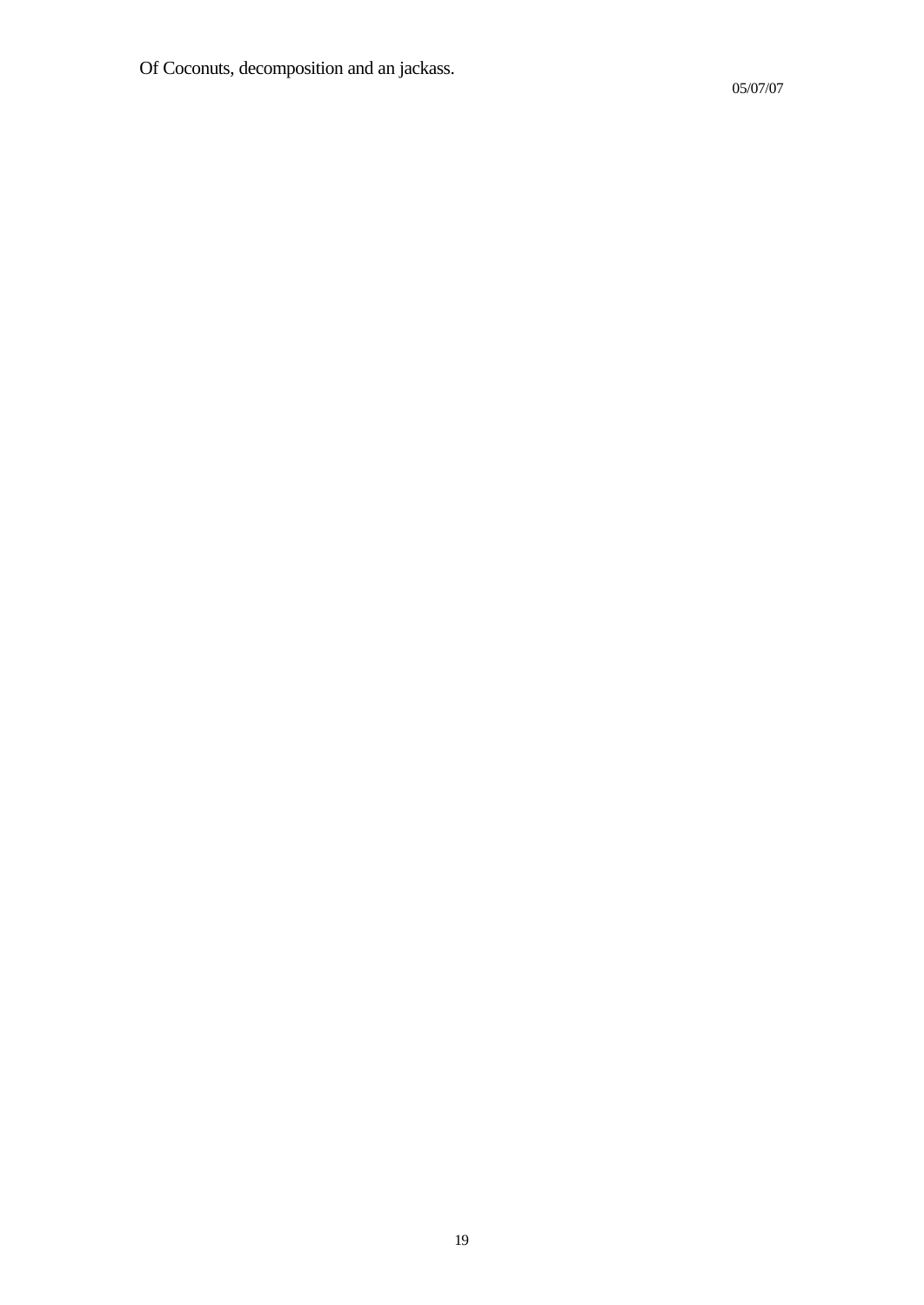

Figure 3.1 Patinkin's model of full employment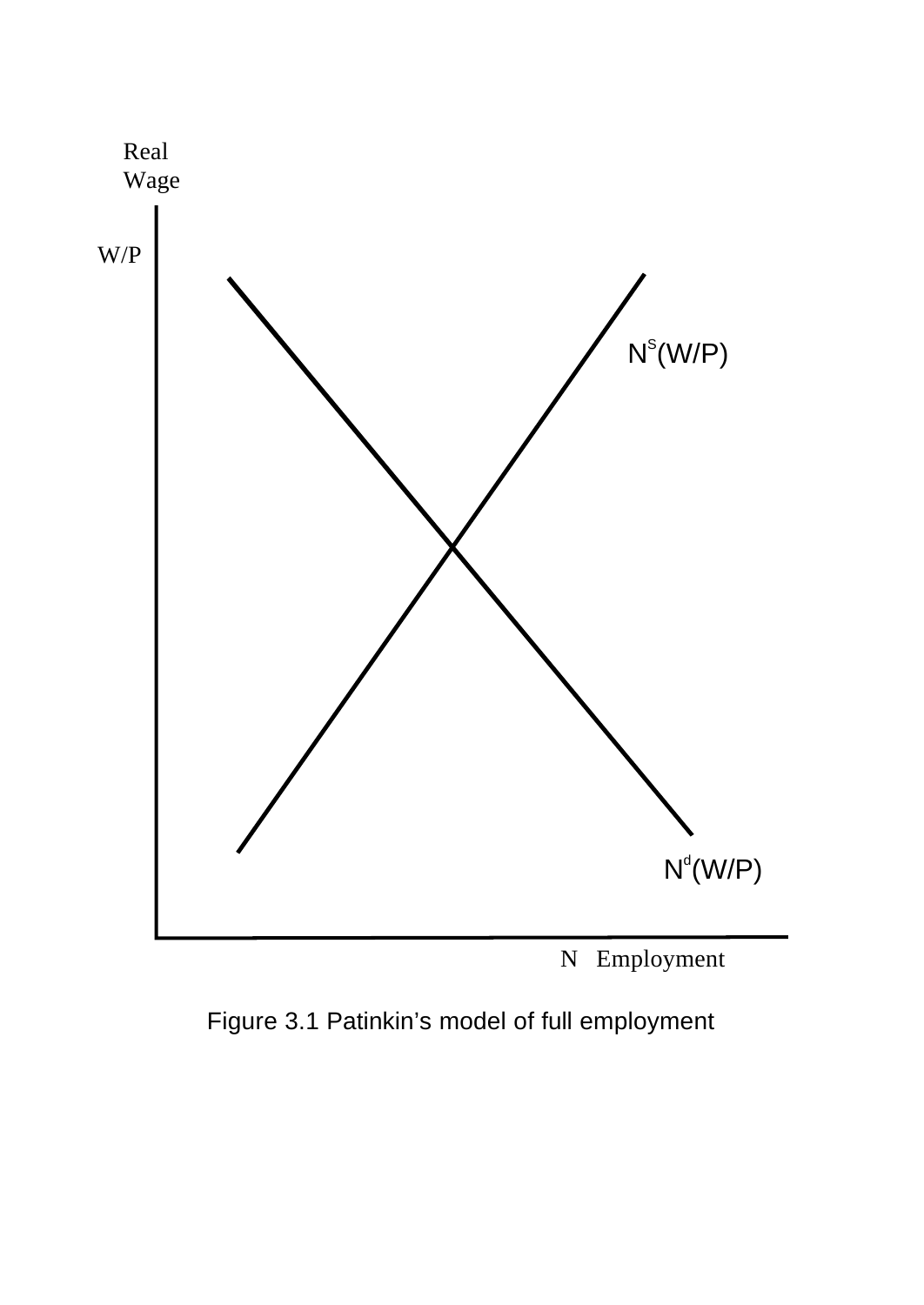



Figure 3.2 Aggregate Supply with a Wealth Effect.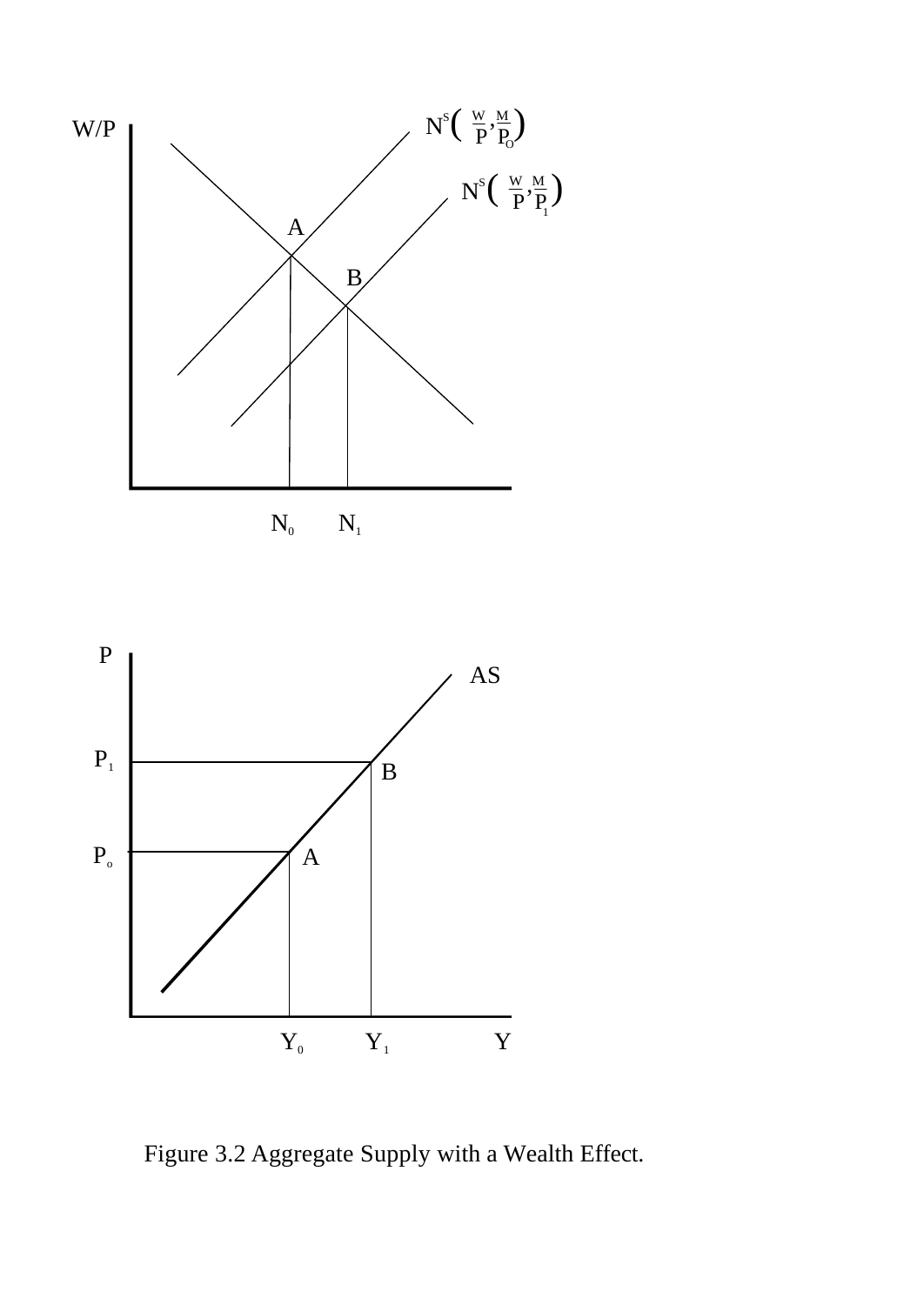

(a) Fiscal Policy



Figure 3.3 Macroeconomic policy without decomposition.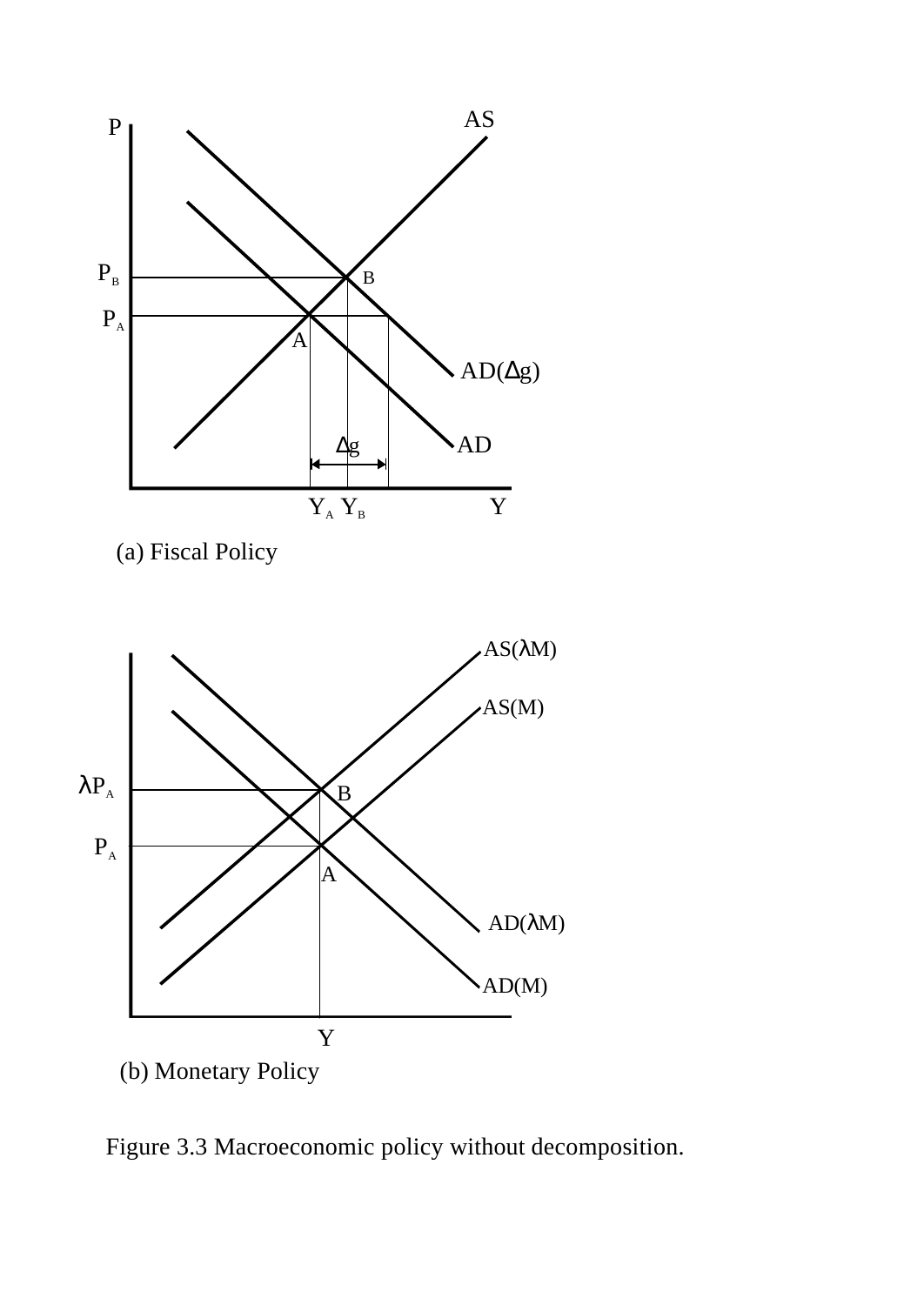

Figure 3.4 Ball and Bodkin's(1963) model offullemployment with price-setting firms.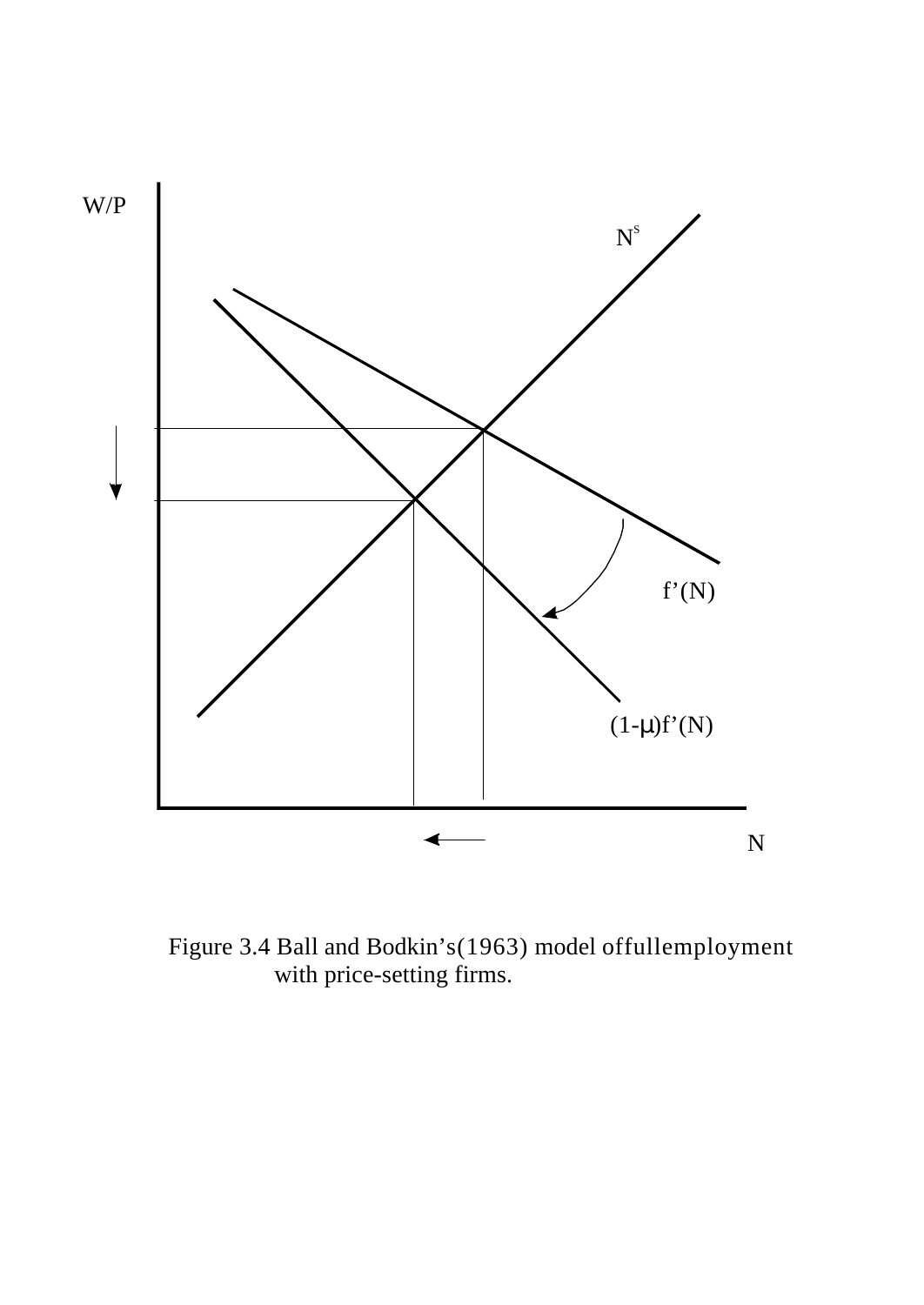

Figure 3.5 The NAIRU